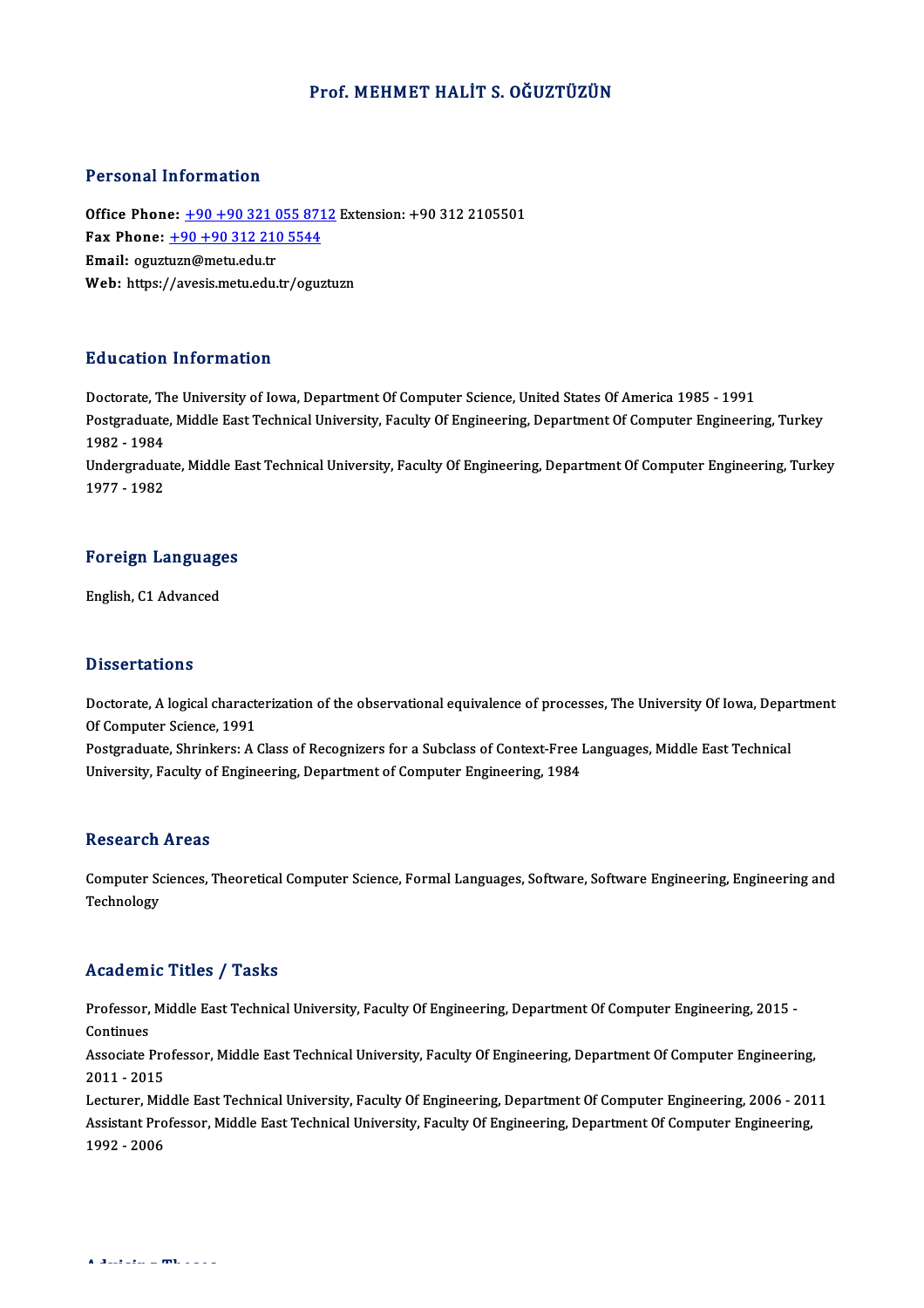#### Advising Theses

| <b>Advising Theses</b>                                                                                                                                                                                                                                                       |
|------------------------------------------------------------------------------------------------------------------------------------------------------------------------------------------------------------------------------------------------------------------------------|
| OĞUZTÜZÜN M.H.S., Schedulability analysis of real-time multi-frame co-simulations on multi-core platforms, Doctorate,<br>M Uzair (Student), 2020                                                                                                                             |
| OĞUZTÜZÜN M.H.S., Real-time object-oriented framework for fmi co-simulation, Postgraduate, M.Çam(Student), 2020<br>OĞUZTÜZÜN M.H.S., Data sharing using mqtt and zigbee-based dds on resource-constrained contiki-based devices,<br>Postgraduate, T.Yıldırım (Student), 2020 |
| OĞUZTÜZÜN M.H.S., CM2-based physical item hierarchy implementation for a product lifecycle management system,<br>Postgraduate, D.Abadan(Student), 2019                                                                                                                       |
| OGUZTÜZÜN M. H. S., A Dynamic Software Product Line for Remote Monitoring of Computer Systems, Postgraduate,<br>G.ERDİL(Student), 2019                                                                                                                                       |
| OĞUZTÜZÜN M.H.S., Multi-target implementation of a domain specific language for extended feature models,<br>Postgraduate, G.Demirtaş(Student), 2018                                                                                                                          |
| OĞUZTÜZÜN M.H.S., Multi-Target Implementation of a Domain Specific Language For Extended Feature Models,<br>Postgraduate, G.DEMIRTAŞ(Student), 2018                                                                                                                          |
| OĞUZTÜZÜN M.H.S., Dynamic constraint satisfaction algorithm for reconfiguration of feature models, Postgraduate,<br>S.ENTEKHABI(Student), 2018                                                                                                                               |
| OĞUZTÜZÜN M.H.S., Parallel resampling methods for particle filters on graphics processing unit, Doctorate,<br>Ö.DÜLGER(Student), 2017                                                                                                                                        |
| OĞUZTÜZÜN M.H.S., Modeling and code generation for a reference software architecture for naval platform command<br>and control systems, Postgraduate, N.KÜBRA(Student), 2017                                                                                                 |
| OĞUZTÜZÜN M.H.S., An object-oriented framework for functional mock-up interface co-simulation, Postgraduate,<br>M.ASLAN(Student), 2016                                                                                                                                       |
| KARAGÖZ P., OĞUZTÜZÜN M. H. S., Spatiotemporal data mining for situation awareness in microblogs, Doctorate,<br>ÖÖZDİKİŞ(Student), 2016                                                                                                                                      |
| OĞUZTÜZÜN M.H.S., SPARKS: A LANGUAGE FOR TEST SCRIPTING FOR INSTRUMENTATION SYSTEMS, Postgraduate,<br>M.SAEEDI(Student), 2015                                                                                                                                                |
| OGUZTÜZÜN M.H.S., SCHMIDT Ş.E., RSAR: A layered software architecture for cyber-physical systems, Postgraduate,<br>E.AKAGÜNDÜZ(Student), 2015                                                                                                                                |
| SCHMIDT S. E., OĞUZTÜZÜN M. H. S., RSAR: a layered software architecture for cyber-physical systems /, Postgraduate,<br>E.Akagündüz(Student), 2015                                                                                                                           |
| ONUR E., OĞUZTÜZÜN M. H. S., Density estimation in large-scale wireless sensor networks, Postgraduate,<br>A.EROĞLU(Student), 2015                                                                                                                                            |
| OĞUZTÜZÜN M.H.S., SparkS: a language for test process scripting for instrumentation systems, Postgraduate,<br>M Saeedi(Student), 2015                                                                                                                                        |
| OĞUZTÜZÜN M.H.S., A methodology for cross-resolution modeling in DEVS using EVENT-B refinement, Doctorate,<br>A KARA(Student), 2014                                                                                                                                          |
| OĞUZTÜZÜN M.H.S., Functional mockup unit adaptation for HLA-compliant distributed simulation, Postgraduate,<br>F YILMAZ(Student), 2014                                                                                                                                       |
| BATMAZ İ., OĞUZTÜZÜN M.H.S., Metamodeling atomic models in discrete event system specification (DEVS) formalism<br>using multivariate adaptive regression splines (MARS), Doctorate, C.DORUK(Student), 2014                                                                  |
| OĞUZTÜZÜN M.H.S., A goal question metric based tool for goal oriented business process modeling, Postgraduate,                                                                                                                                                               |
| B.MERAL(Student), 2014<br>OGUZTÜZÜN M.H.S., Distributed discrete event simulation architecture with connectors, Postgraduate,                                                                                                                                                |
| İ.ÖZGÜR(Student), 2014<br>YAZICI A., OĞUZTÜZÜN M. H. S., Describing the software architecture of a multimedia data management system,                                                                                                                                        |
| Postgraduate, Ç.AVCI(Student), 2013<br>OĞUZTÜZÜN M.H.S., Feature modeling and automated analysis for an embedded software product family,                                                                                                                                    |
| Postgraduate, G.FEDAKAR(Student), 2013<br>DOĞRU A.H., OĞUZTÜZÜN M.H.S., Condition oriented enrichment approach in business rule management systems,<br>Postgraduate, M.HALİL(Student), 2013                                                                                  |
| OĞUZTÜZÜN M.H.S., Oğuztüzün M., DDS based MIL-STD-1553B data bus interface simulation, Postgraduate,<br>E.Deniz(Student), 2012                                                                                                                                               |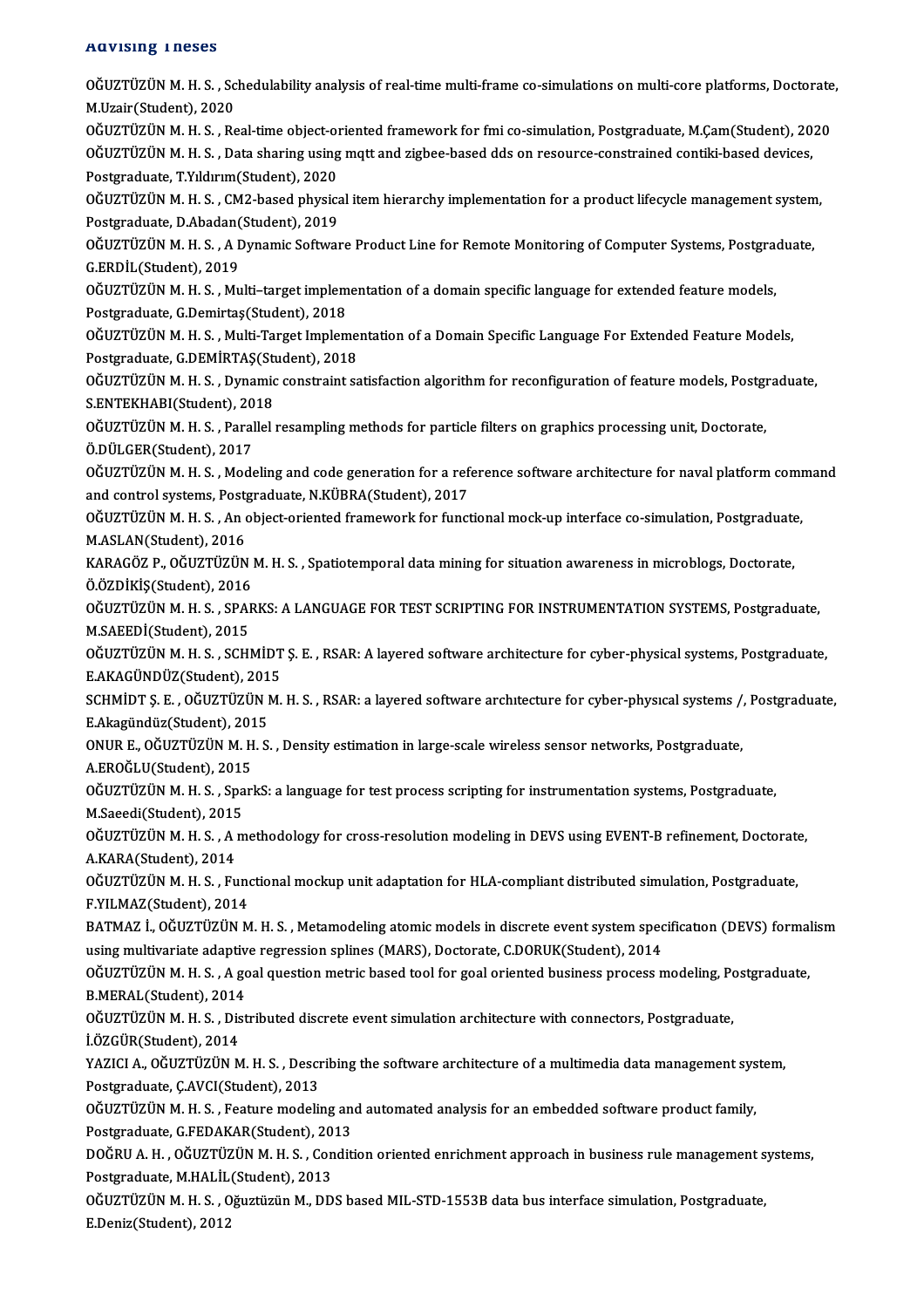OĞUZTÜZÜN M. H. S. , KARATAŞ A. S. , An xml-based feature modeling language, Postgraduate, L.Nabdel(Student), 2011<br>OğuztüzüN M. H. S. , KARATAŞ A. S. , An xml-based feature modeling language, Postgraduate, L.Nabdel(Student OĞUZTÜZÜN M. H. S. , KARATAŞ A. S. , An xml-based feature modeling language, Postgraduate, L.Nabdel<br>OĞUZTÜZÜN M. H. S. , Transforming mission space models to executable simulation models, Doctorate,<br>S. Örkan(Student), 2011 OĞUZTÜZÜN M. H. S. , KA<br>OĞUZTÜZÜN M. H. S. , Tra<br>G.Özhan(Student), 2011<br>OĞUZTÜZÜN M. H. S. OD OĞUZTÜZÜN M. H. S. , Transforming mission space models to executable simulation models, Doctorate,<br>G.Özhan(Student), 2011<br>OĞUZTÜZÜN M. H. S. , Ontology driven development for hla federates, Postgraduate, C.Fatma(Student), G.Özhan(Student), 2011<br>OĞUZTÜZÜN M. H. S. , Ontology driven development for hla federates, Postgraduate, C.Fatma(Student), 2010<br>OĞUZTÜZÜN M. H. S. , Analysis of extended feature models with constraint programming, Doctorat 0ĞUZ<br>0ĞUZ<br>2010<br>0ČUZ OĞUZTÜZÜN M. H. S. , Analysis of extended feature models with constraint programming, Doctorate, A.Serkan(Student),<br>2010<br>OĞUZTÜZÜN M. H. S. , Variable structure and dynamism extensions to a devs based modeling and simulati 2010<br>OĞUZTÜZÜN M. H. S. , Variable structul<br>Postgraduate, F.Deniz(Student), 2010<br>OĞUZTÜZÜN M. H. S. - HLA fom davelel OĞUZTÜZÜN M. H. S. , Variable structure and dynamism extensions to a devs based modeling and simulation fra<br>Postgraduate, F.Deniz(Student), 2010<br>OĞUZTÜZÜN M. H. S. , HLA fom development with model transformations, Postgrad Postgraduate, F.Deniz(Student), 2010<br>OĞUZTÜZÜN M. H. S. , HLA fom development with model transformations, Postgraduate, A.Cem(Student), 2010<br>OĞUZTÜZÜN M. H. S. , Goal oriented modeling of situation awareness in a command a OĞUZTÜZÜN M. H. S. ,<br>OĞUZTÜZÜN M. H. S. ,<br>H.Ali(Student), 2010<br>OĞUZTÜZÜN M. H. S OĞUZTÜZÜN M. H. S. , Goal oriented modeling of situation awareness in a command and control system, Postgraduate,<br>H.Ali(Student), 2010<br>OĞUZTÜZÜN M. H. S. , Feature oriented domain specific language for dependency injection H.Ali(Student), 2010<br>OĞUZTÜZÜN M. H. S. , Feature oriented domain specific language for dependency injection in dynamic software product<br>lines, Postgraduate, O.Dayıbaş(Student), 2009 OĞUZTÜZÜN M. H. S. , Feature oriented domain specific language for dependency injection in dynamic softwa<br>lines, Postgraduate, O.Dayıbaş(Student), 2009<br>OĞUZTÜZÜN M. H. S. , Dynamic model integration and 3d graphical interf lines, Postgraduate, O.<br>OĞUZTÜZÜN M. H. S. ,<br>C.Alp(Student), 2008<br>OĞUZTÜZÜN M. H. S OĞUZTÜZÜN M. H. S. , Dynamic model integration and 3d graphical interface for a virtual ship, Postgraduate,<br>C.Alp(Student), 2008<br>OĞUZTÜZÜN M. H. S. , Model-based approach to the federation object model independence problem C.Alp(Student), 2008<br>OĞUZTÜZÜN M. H. S. , M<br>M.Fatih(Student), 2007<br>OĞUZTÜZÜN M. H. S. M OĞUZTÜZÜN M. H. S. , Model-based approach to the federation object model independence problem, Pos<br>M.Fatih(Student), 2007<br>OĞUZTÜZÜN M. H. S. , Model-based code generation for the high level architecture federates, Doctorat M.Fatih(Student), 2007<br>OĞUZTÜZÜN M. H. S. , Model-based code generation for the high level architecture federates, Doctorate,<br>B.Mehmet(Student), 2007 OĞUZTÜZÜN M. H. S. , Model-based code generation for the high level architecture federates, Doctorate,<br>B.Mehmet(Student), 2007<br>OĞUZTÜZÜN M. H. S. , Metamodeling for the HLA federation architectures, Doctorate, O.Topçu(Stud B.Mehmet(Student), 2007<br>OĞUZTÜZÜN M. H. S. , Metamodeling for the HLA federation architectures, Doctorate, O.Topçu(Student), 2007<br>OĞUZTÜZÜN M. H. S. , Coordinate systems for a naval virtual environment, Postgraduate, A.Kıl OĞUZTÜZÜN M. H. S. , Metamodeling for the HLA federation architectures, Doctorate, O.Topçu(Student), 2007<br>OĞUZTÜZÜN M. H. S. , Coordinate systems for a naval virtual environment, Postgraduate, A.Kılıç(Student), 2005<br>OĞUZTÜ OĞUZTÜZÜN M. H. S. , Coordinate systems for a naval virtual environment, Postgraduate, A.Kılıç(Student), 2005<br>OĞUZTÜZÜN M. H. S. , A metamodel for the high level architecture object model, Postgraduate, D.Çetinkaya(Student OĞUZTÜZÜN M. H. S. , A metamodel for the high level architecture object model, Postgraduate, D.Çetinkaya<br>2005<br>OĞUZTÜZÜN M. H. S. , Specification and verification of confidentiality in software architectures, Doctorate,<br>C.U 2005<br>OĞUZTÜZÜN M. H. S. ,<br>C.Ulu(Student), 2004<br>OĞUZTÜZÜN M. H. S OĞUZTÜZÜN M. H. S. , Specification and verification of confidentiality in software architectures, Doctorate,<br>C.Ulu(Student), 2004<br>OĞUZTÜZÜN M. H. S. , Deriving a dynamic programming algorithm for batch scheduling in the re C.Ulu(Student), 2004<br>OĞUZTÜZÜN M. H. S. , Deriving a dyna<br>Postgraduate, İ.Aktuğ(Student), 2003<br>OĞUZTÜZÜN M. H. S., Oğuztüzün M. B OĞUZTÜZÜN M. H. S. , Deriving a dynamic programming algorithm for batch scheduling in the refinement calculus,<br>Postgraduate, İ.Aktuğ(Student), 2003<br>OĞUZTÜZÜN M. H. S. , Oğuztüzün M., Proof of the basic theorem on concept l Postgraduate, İ.Aktuğ(Student), 2003<br>OĞUZTÜZÜN M. H. S. , Oğuztüzün M., Proof of the basic theorem on concept lattices in Isabelle/HOL, Postgraduate, OĞUZTÜZÜN M. H. S. , Oğuztüzün M., Monitoring and checking of discrete event simulations, Postgraduate,<br>B.Ulu(Student), 2003 B.Sertkaya(Student), 2003

## Articles Published in Journals That Entered SCI, SSCI and AHCI Indexes

- rticles Published in Journals That Entered SCI, SSCI and AHCI Indexes<br>I. HYPOTHESIS-DRIVEN SIMULATION EXPERIMENTS WITH AN EXTENSION TO SED-ML CamS.,OguztuzunH.,YilmazL. Cam S., Oguztuzun H., Yilmaz L.<br>INTERNATIONAL JOURNAL OF SIMULATION MODELLING, vol.21, no.1, pp.17-28, 2022 (Journal Indexed in SCI) Cam S., Oguztuzun H., Yilmaz L.<br>INTERNATIONAL JOURNAL OF SIMULATION MODELLING, vol.21, no.1, pp.17-28, 2022 (Journal Indexed in Internet of Measurement Things Architecture: Proof of Concept with Scope of Accreditation
- INTERNATIONAL JOURNAL OF SIMULATION MODELLI<br>Internet of Measurement Things Architecture: P<br>KAYA M. Ç. , Nikoo M. S. , Schwartz M. L. , Oguztuzun H.<br>SENSOBS Vol 20, Do 2, 2020 (Journal Indoved in SCI) Internet of Measurement Things Architecture: I<br>KAYA M. Ç. , Nikoo M. S. , Schwartz M. L. , Oguztuzun H<br>SENSORS, vol.20, no.2, 2020 (Journal Indexed in SCI)<br>Predetermined Bollbasks: An extension to Time KAYA M. Ç. , Nikoo M. S. , Schwartz M. L. , Oguztuzun H.<br>SENSORS, vol.20, no.2, 2020 (Journal Indexed in SCI)<br>III. Predetermined Rollbacks: An extension to Time Warp for spatially parallel agent-based simulation<br>Comin B. K
- SENSORS, vol.20, no.2, 2020 (Journal Indexed in<br>Predetermined Rollbacks: An extension to<br>Gorur B. K. , İMRE K. M. , Oguztuzun H., Yilmaz L.<br>SIMIJI ATION MODELLING PRACTICE AND TUEO Predetermined Rollbacks: An extension to Time Warp for spatially parallel agent-based<br>Gorur B. K. , İMRE K. M. , Oguztuzun H., Yilmaz L.<br>SIMULATION MODELLING PRACTICE AND THEORY, vol.95, pp.60-77, 2019 (Journal Indexed in Gorur B. K. , İMRE K. M. , Oguztuzun H., Yilmaz L.<br>SIMULATION MODELLING PRACTICE AND THEORY, vol.95, pp.60-77, 2019 (Journal Indexed in SCI)<br>IV. On the use of model-driven engineering principles for the management of simul
- SIMULATION MODELLING PRACTION<br>On the use of model-driven eng<br>Dayibas O., Oguztuzun H., Yilmaz L.<br>JOUPNAL OF SIMULATION Wal12 On the use of model-driven engineering principles for the management<br>Dayibas O., Oguztuzun H., Yilmaz L.<br>JOURNAL OF SIMULATION, vol.13, no.2, pp.83-95, 2019 (Journal Indexed in SCI)<br>Internet of Measurement Things: Toward o Dayibas O., Oguztuzun H., Yilmaz L.<br>JOURNAL OF SIMULATION, vol.13, no.2, pp.83-95, 2019 (Journal Indexed in SCI)<br>V. Internet of Measurement Things: Toward an Architectural Framework for the Calibration Industry<br>Nilso M. S.

JOURNAL OF SIMULATION, vol.13, no.2, pp.83-95, 2019 (Journal Indexed in SCI)<br>Internet of Measurement Things: Toward an Architectural Framework<br>Nikoo M. S. , KAYA M. Ç. , Schwartz M. L. , Oguztuzun H. Internet of Measurement Things: Toward an Architectural Framework for the Calibration<br>Nikoo M. S. , KAYA M. Ç. , Schwartz M. L. , Oguztuzun H.<br>INTERNET OF THINGS IN THE INDUSTRIAL SECTOR: SECURITY AND DEVICE CONNECTIVITY, INTERNET OF THINGS IN THE INDUSTRIAL SECTOR: SECURITY AND DEVICE CONNECTIVITY, SMART<br>ENVIRONMENTS, AND INDUSTRY 4.0, pp.81-102, 2019 (Journal Indexed in SCI)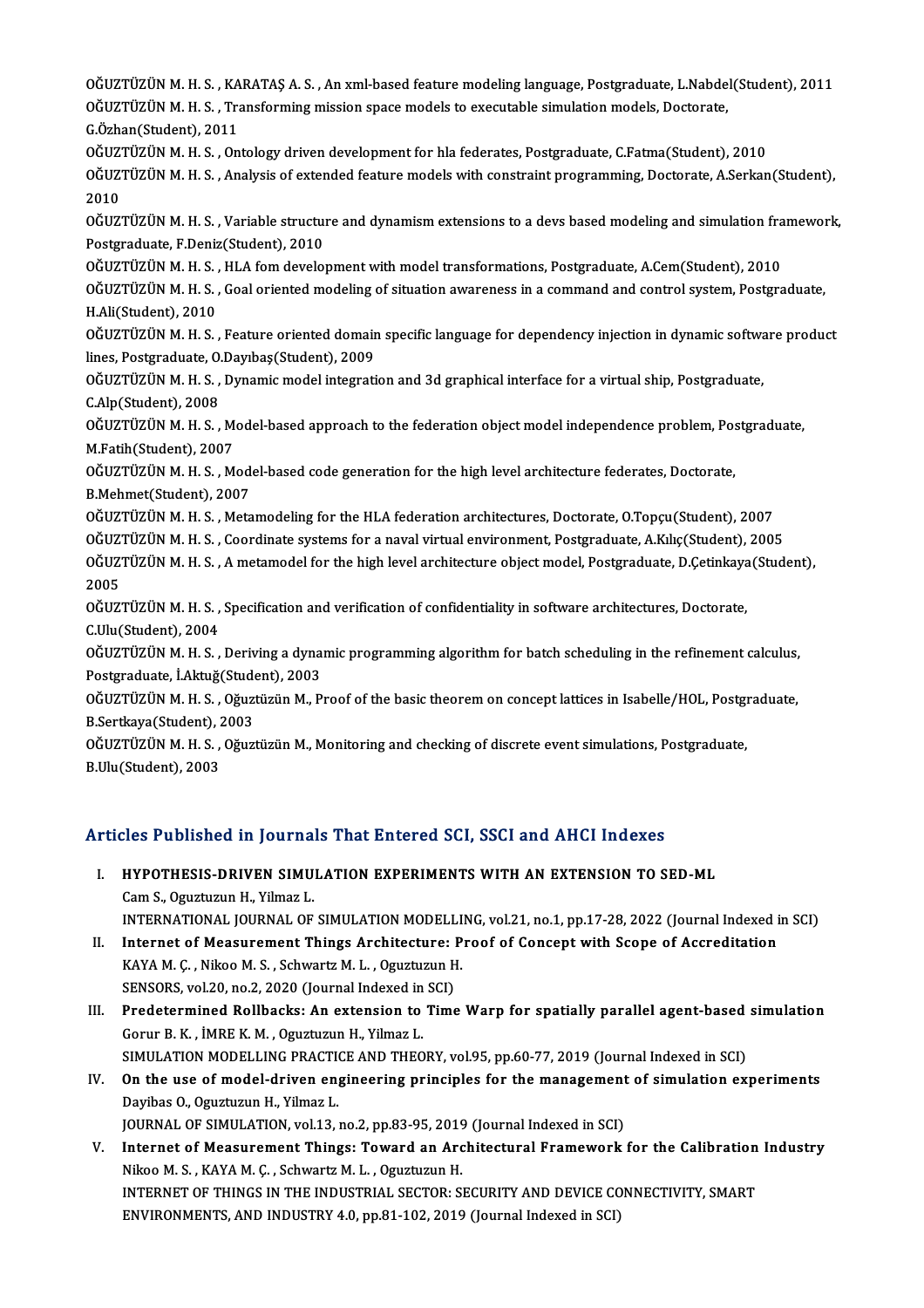VI. Schedulability analysis of real-time multiframe cosimulations on multicore platforms<br>Absen M. U. Owystysup H Schedulability analysis<br>Ahsan M. U. , Ozuztuzun H.<br>TURKISH JOURNAL OF ELE Schedulability analysis of real-time multiframe cosimulations on multicore platforms<br>Ahsan M. U. , Ozuztuzun H.<br>TURKISH JOURNAL OF ELECTRICAL ENGINEERING AND COMPUTER SCIENCES, vol.27, no.5, pp.3599-3614, 2019<br>(Jaunnal Ind Ahsan M. U. , Ozuztuzun I<br>TURKISH JOURNAL OF EI<br>(Journal Indexed in SCI)<br>Momony Coologging In TURKISH JOURNAL OF ELECTRICAL ENGINEERING AND COMPUTER SCIENCES, vol.27, no.5, pp.3599-36<br>(Journal Indexed in SCI)<br>VII. Memory Coalescing Implementation of Metropolis Resampling on Graphics Processing Unit<br>Dulgar O. Ogustu (Journal Indexed in SCI)<br>Memory Coalescing Implementation<br>Dulger O., Oguztuzun H., DEMİREKLER M.<br>JOURNAL OE SICNAL PROCESSING SYSTE Memory Coalescing Implementation of Metropolis Resampling on Graphics Processing Unit<br>Dulger O., Oguztuzun H., DEMİREKLER M.<br>JOURNAL OF SIGNAL PROCESSING SYSTEMS FOR SIGNAL IMAGE AND VIDEO TECHNOLOGY, vol.90, no.3, pp.433-Dulger O., Oguztuzun H., DEMİREKL<br>JOURNAL OF SIGNAL PROCESSING :<br>447, 2018 (Journal Indexed in SCI)<br>Heability evaluation of a wab be JOURNAL OF SIGNAL PROCESSING SYSTEMS FOR SIGNAL IMAGE AND VIDEO TECHN<br>447, 2018 (Journal Indexed in SCI)<br>VIII. Usability evaluation of a web-based ontology browser: the case of TSONT<br>Karalny Vilmer T. DUBAK U. Orugtugup H. 447, 2018 (Journal Indexed in SCI)<br>Usability evaluation of a web-based ontology brov<br>Karakus Yilmaz T., DURAK U., Oguztuzun H., ÇAĞILTAY K.<br>TURKISH JOURNAL OF ELECTRICAL ENCINEFRINC AND. TURKISH JOURNAL OF ELECTRICAL ENGINEERING AND COMPUTER SCIENCES, vol.26, no.2, pp.1115-1128, 2018<br>(Journal Indexed in SCI) Karakus Yilmaz T., DURAK U., Oguztuzun H., ÇAĞILTAY K. IX. A survey on location estimation techniques for events detected in Twitter Ozdikis O., Oguztuzun H., Karagöz P. A survey on location estimation techniques for events detected in Twitter<br>Ozdikis O., Oguztuzun H., Karagöz P.<br>KNOWLEDGE AND INFORMATION SYSTEMS, vol.52, pp.291-339, 2017 (Journal Indexed in SCI)<br>Evidential estimation of e X. Evidential estimation of event locations in microblogs using the Dempster–Shafer theory<br>Ozdikis O., Ogurtuzun H., Karagöz P. KNOWLEDGE AND INFORMATION S<br>Evidential estimation of event lo<br>Ozdikis O., Ogurtuzun H., Karagöz P.<br>Information Prosessing and Manag Evidential estimation of event locations in microblogs using the Dempster–Shafer theory<br>Ozdikis 0., Ogurtuzun H., Karagöz P.<br>Information Processing and Management, vol.52, no.6, pp.1227-1246, 2016 (Journal Indexed in SCI E XI. Attribute-based variability in feature models<br>Karatas A. S., Oguztuzun H. Information Processing and<br>Attribute-based variabil:<br>Karatas A. S. , Oguztuzun H.<br>PEOUIDEMENTS ENCINEED Attribute-based variability in feature models<br>Karatas A. S. , Oguztuzun H.<br>REQUIREMENTS ENGINEERING, vol.21, no.2, pp.185-208, 2016 (Journal Indexed in SCI)<br>Dynamis simulation metamodeling using MAPS: A sase of radar simul XII. Dynamic simulation metamodeling using MARS: A case of radar simulation Bozagac D., BATMAZ İ., Oguztuzun H. REQUIREMENTS ENGINEERING, vol.2<br>Dynamic simulation metamodelir<br>Bozagac D., BATMAZ İ., Oguztuzun H.<br>MATHEMATICS AND COMBUTERS IN Dynamic simulation metamodeling using MARS: A case of radar simulation<br>Bozagac D., BATMAZ İ., Oguztuzun H.<br>MATHEMATICS AND COMPUTERS IN SIMULATION, vol.124, pp.69-86, 2016 (Journal Indexed in SCI)<br>A Methodology for Bosolut Bozagac D., BATMAZ İ., Oguztuzun H.<br>MATHEMATICS AND COMPUTERS IN SIMULATION, vol.124, pp.69-86, 2016 (Journal Indexed in SCI<br>XIII. A Methodology for Resolution Mapping for Cross-Resolution Simulation using Event-B MATHEMATICS AND COMPUTERS IN :<br>A Methodology for Resolution Ma<br>Kara A., Oguztuzun H., Alpdemir M. N.<br>COMPUTER JOURNAL, vol 59, no 11, n XIII. A Methodology for Resolution Mapping for Cross-Resolution Simulation using Event-B<br>Kara A., Oguztuzun H., Alpdemir M. N.<br>COMPUTER JOURNAL, vol.58, no.11, pp.2804-2823, 2015 (Journal Indexed in SCI) Kara A., Oguztuzun H., Alpdemir M. N.<br>COMPUTER JOURNAL, vol.58, no.11, pp.2804-2823, 2015 (Journal Indexed in SCI)<br>XIV. Indexing Fuzzy Spatiotemporal Data for Efficient Querying: A Meteorological Application<br>Seger A. X SozerA.,YAZICIA.,OguztuzunH. Indexing Fuzzy Spatiotemporal Data for Efficient Querying: A Meteorological Application<br>Sozer A., YAZICI A., Oguztuzun H.<br>IEEE TRANSACTIONS ON FUZZY SYSTEMS, vol.23, no.5, pp.1399-1413, 2015 (Journal Indexed in SCI)<br>Transf XV. Transformation of Conceptual Models to Executable High-Level Architecture Federation Models<br>Ozhan G. Oguztuzun H. IEEE TRANSACTIONS ON FUZZY SYSTEMS, vol.23, no.5, pp.1399-1413, 2015 (Journal Indexed in SCI) Transformation of Conceptual Models to Executable High-Level Architecture Federation Models<br>Ozhan G., Oguztuzun H.<br>CONCEPTS AND METHODOLOGIES FOR MODELING AND SIMULATION: A TRIBUTE TO TUNCER OREN, pp.135-173,<br>2015 (Journal Ozhan G., Oguztuzun H.<br>CONCEPTS AND METHODOLOO<br>2015 (Journal Indexed in SCI)<br>Enom outonded feature me CONCEPTS AND METHODOLOGIES FOR MODELING AND SIMULATION: A<br>2015 (Journal Indexed in SCI)<br>XVI. From extended feature models to constraint logic programming<br> $KADATAS A S.$  Ocustumun H. Dosmu A. H. 2015 (Journal Indexed in SCI)<br>From extended feature models to con<br>KARATAS A. S. , Oguztuzun H., Dogru A. H.<br>SCIENCE OF COMBUTER BROCRAMMING KARATAS A. S. , Oguztuzun H., Dogru A. H.<br>SCIENCE OF COMPUTER PROGRAMMING, vol.78, no.12, pp.2295-2312, 2013 (Journal Indexed in SCI) KARATAS A. S. , Oguztuzun H., Dogru A. H.<br>SCIENCE OF COMPUTER PROGRAMMING, vol.78, no.12, pp.229<br>XVII. Layered simulation architecture: A practical approach<br>Topgy O. Ogustusun H SCIENCE OF COMPUTE<br>Layered simulation<br>Topcu O., Oguztuzun H.<br>SIMULATION MODELLI Topcu O., Oguztuzun H.<br>SIMULATION MODELLING PRACTICE AND THEORY, vol.32, pp.1-14, 2013 (Journal Indexed in SCI) Topcu O., Oguztuzun H.<br>SIMULATION MODELLING PRACTICE AND THEORY, vol.32, pp.1-14, 2013 (Journal Modeling Product Line Software Assets Using Domain-Specific Kits SIMULATION MODELLING PRACTICE AND THEORY,<br>Modeling Product Line Software Assets Using<br>ALTINTAS N. I. , CETIN S., Dogru A. H. , Oguztuzun H.<br>JEEE TRANSACTIONS ON SOETWARE ENCINEERING Modeling Product Line Software Assets Using Domain-Specific Kits<br>ALTINTAS N. I. , CETIN S., Dogru A. H. , Oguztuzun H.<br>IEEE TRANSACTIONS ON SOFTWARE ENGINEERING, vol.38, no.6, pp.1376-1402, 2012 (Journal Indexed in SCI)<br>Su ALTINTAS N. I. , CETIN S., Dogru A. H. , Oguztuzun H.<br>IEEE TRANSACTIONS ON SOFTWARE ENGINEERING, vol.38, no.6, pp.1376-1402, 2012 (Journal Indexed in SCI<br>XIX. Supporting dynamic simulations with Simulation Modeling Archite IEEE TRANSACTIONS ON SOFTWARE ENGINEERING, vol.38, no.6, pp.1376<br>Supporting dynamic simulations with Simulation Modeling Archit<br>System Specification-based modeling and simulation framework<br>Doniz E. Alpdomir M.N., Kara A. O Supporting dynamic simulations with Sim<br>System Specification-based modeling and<br>Deniz F., Alpdemir M. N. , Kara A., Oguztuzun H.<br>SIMULATION TRANSACTIONS OF THE SOCIETY System Specification-based modeling and simulation framework<br>Deniz F., Alpdemir M. N. , Kara A., Oguztuzun H.<br>SIMULATION-TRANSACTIONS OF THE SOCIETY FOR MODELING AND SIMULATION INTERNATIONAL, vol.88, no.6,<br>nn 707 720, 2012 Deniz F., Alpdemir M. N. , Kara A., Oguztuzu<br>SIMULATION-TRANSACTIONS OF THE SOCI<br>pp.707-730, 2012 (Journal Indexed in SCI)<br>Towards interenerable and composab SIMULATION-TRANSACTIONS OF THE SOCIETY FOR MODELING AND SIMULATION INTERNATIONAL, vol.&<br>pp.707-730, 2012 (Journal Indexed in SCI)<br>XX. Towards interoperable and composable trajectory simulations: an ontology-based approach<br> pp.707-730, 2012 (Journal Indexed in SCI)<br>XX. Towards interoperable and composable trajectory simulations: an ontology-based approach<br>Durak U., Oguztuzun H., Algin C. K. , Ozdikis O. JOURNAL OF SIMULATION, vol.5, no.3, pp.217-229, 2011 (Journal Indexed in SCI)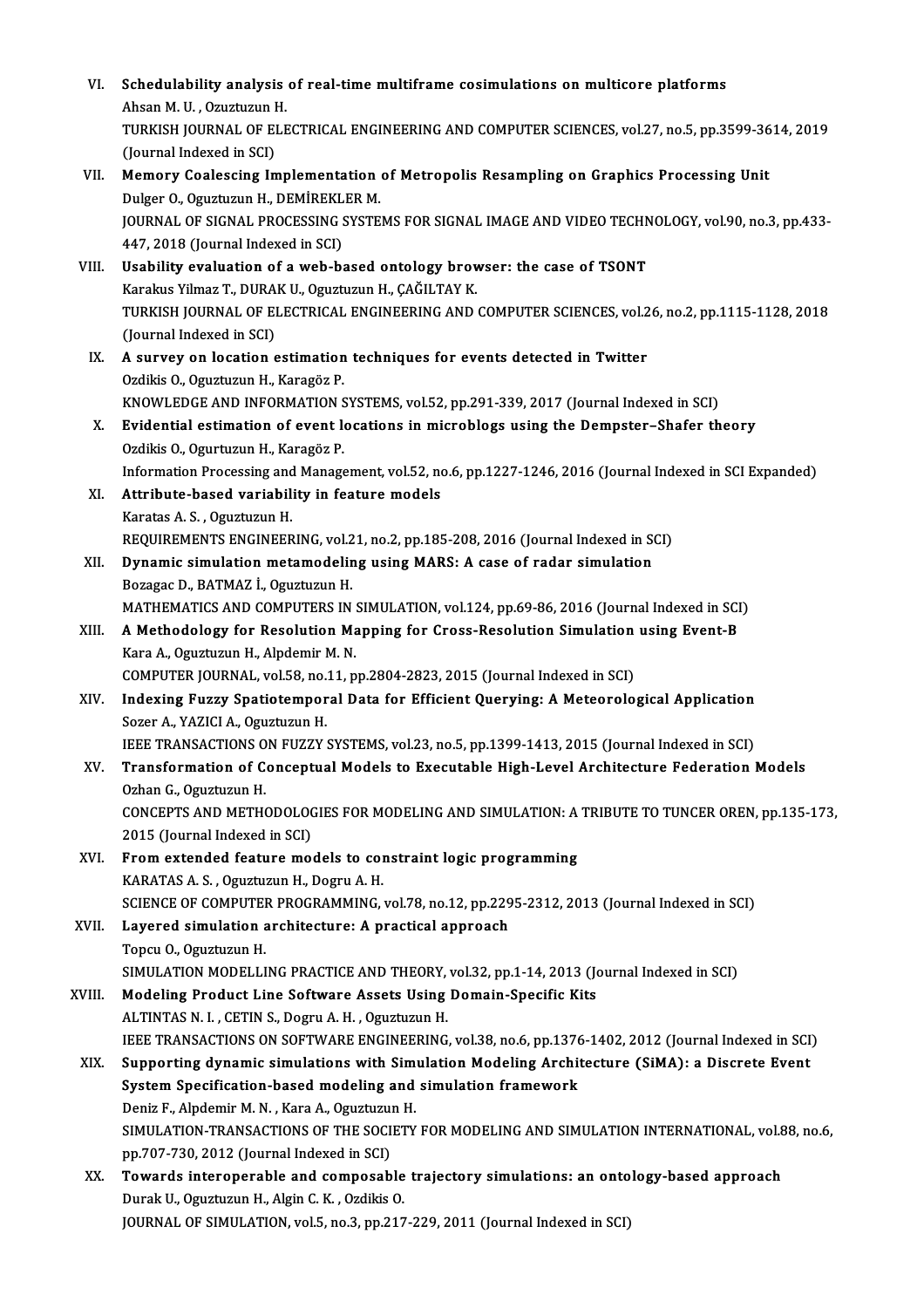| XXI.        | Model-based code generation for HLA federates                                                        |
|-------------|------------------------------------------------------------------------------------------------------|
|             | Adak M., Topcu O., Oguztuzun H.                                                                      |
|             | SOFTWARE-PRACTICE & EXPERIENCE, vol.40, no.2, pp.149-175, 2010 (Journal Indexed in SCI)              |
| XXII.       | Querying Fuzzy Spatiotemporal Databases: Implementation Issues                                       |
|             | Soezer A., YAZICI A., Oguztuezuen H., Petry F. E.                                                    |
|             | UNCERTAINTY APPROACHES FOR SPATIAL DATA MODELING AND PROCESSING: A DECISION SUPPORT                  |
|             | PERSPECTIVE, vol.271, pp.97-116, 2010 (Journal Indexed in SCI)                                       |
| XXIII.      | ONTOLOGY-BASED DOMAIN ENGINEERING FOR TRAJECTORY SIMULATION REUSE                                    |
|             | Durak U., Oguztuzun H., Ider S. K.                                                                   |
|             | INTERNATIONAL JOURNAL OF SOFTWARE ENGINEERING AND KNOWLEDGE ENGINEERING, vol.19, no.8, pp.1109-      |
|             | 1129, 2009 (Journal Indexed in SCI)                                                                  |
| <b>XXIV</b> | Metamodeling live sequence charts for code generation                                                |
|             | Topcu O, Adak M, Oguztuzun H.                                                                        |
|             | SOFTWARE AND SYSTEMS MODELING, vol.8, no.4, pp.567-583, 2009 (Journal Indexed in SCI)                |
| XXV.        | Modeling and querying fuzzy spatiotemporal databases                                                 |
|             | Soezer A., YAZICI A., Oguztuezuen H., Tas O.                                                         |
|             | INFORMATION SCIENCES, vol.178, no.19, pp.3665-3682, 2008 (Journal Indexed in SCI)                    |
| XXVI.       | A metamodel for federation architectures                                                             |
|             | Topcu O., Adak M., Oguztuezuen H.                                                                    |
|             | ACM TRANSACTIONS ON MODELING AND COMPUTER SIMULATION, vol.18, no.3, 2008 (Journal Indexed in SCI)    |
| XXVII.      | Ontology-based trajectory simulation framework                                                       |
|             | Durak U., Oguztuzun H., Ider S. K.                                                                   |
|             | JOURNAL OF COMPUTING AND INFORMATION SCIENCE IN ENGINEERING, vol.8, no.1, 2008 (Journal Indexed in   |
|             | SCI)                                                                                                 |
| XXVIII.     | Developing an HLA-based naval maneuvering simulation                                                 |
|             | Topcu O., Oguztuzun H.                                                                               |
|             | NAVAL ENGINEERS JOURNAL, vol.117, no.1, pp.23-40, 2005 (Journal Indexed in SCI)                      |
| XXIX.       | Multilevel graph partitioning: an evolutionary approach                                              |
|             | Kucupetek S., Polat F., Oguztuzun H.                                                                 |
|             | JOURNAL OF THE OPERATIONAL RESEARCH SOCIETY, vol.56, no.5, pp.549-562, 2005 (Journal Indexed in SCI) |
| XXX.        | Proof of the basic theorem on concept lattices in Isabelle/HOL                                       |
|             | Sertkaya B., Oguztuzun H.                                                                            |
|             | COMPUTER AND INFORMATION SCIENCES - ISCIS 2004, PROCEEDINGS, vol.3280, pp.976-985, 2004 (Journal     |
|             | Indexed in SCI)                                                                                      |
| XXXI.       | A FRAGMENT OF 1ST-ORDER LOGIC ADEQUATE FOR OBSERVATION EQUIVALENCE                                   |
|             | <b>OGUZTUZUN H.</b>                                                                                  |
|             | LECTURE NOTES IN COMPUTER SCIENCE, vol.626, pp.278-292, 1992 (Journal Indexed in SCI)                |

## Articles Published in Other Journals

- rticles Published in Other Journals<br>I. Incremental clustering with vector expansion for online event detection in microblogs<br>Ordikis O. KARACÖZ B. Ogustusun H SEC PUSHONGU IN GENET JOURNAL<br>Incremental clustering with vector<br>Ozdikis O., KARAGÖZ P., Oguztuzun H. Incremental clustering with vector expansion for online event detection in m<br>Ozdikis O., KARAGÖZ P., Oguztuzun H.<br>SOCIAL NETWORK ANALYSIS AND MINING, vol.7, no.1, 2017 (Journal Indexed in ESCI)<br>Dunamis and sentaut based in Ozdikis O., KARAGÖZ P., Oguztuzun H.<br>SOCIAL NETWORK ANALYSIS AND MINING, vol.7, no.1, 2017 (Journal Indexed in ESCI)<br>II. Dynamic and context based interoperability to support infrastructure management in municipalities<br>TUE
- SOCIAL NETWORK ANALYSIS AND MINING, vol.7, no.1, 2017 (Journal Indexed in ESCI)<br>Dynamic and context based interoperability to support infrastructure management in municipa<br>TUFAN E., OĞUZTÜZÜN M. H. S., AKYÜREK S. Z.<br>Journa Dynamic and context based interoperability to support infrastructure management in municipa<br>TUFAN E., OĞUZTÜZÜN M. H. S. , AKYÜREK S. Z.<br>Journal of the Urban and Regional Information Systems Association, vol.26, no.2, pp.3 TUFAN E., OĞUZTÜZÜN M. H. S. , AKYÜREK S. Z.<br>Journal of the Urban and Regional Information<br>Journals of Other Institutions) Journal of the Urban and Regional Information Systems Association<br>Journals of Other Institutions)<br>III. DDS based MIL-STD-1553B Data Bus interface simulation<br>Donin E. Dural: U. Cushi K. Osustusua H
- Journals of Other Institutions)<br>DDS based MIL-STD-1553B Data Bus<br>Deniz E., Durak U., Guclu K., Oguztuzun H.<br>JOUPMAL OF DEEENSE MODELING AND S Deniz E., Durak U., Guclu K., Oguztuzun H.<br>JOURNAL OF DEFENSE MODELING AND SIMULATION-APPLICATIONS METHODOLOGY TECHNOLOGY-JDMS, vol.12,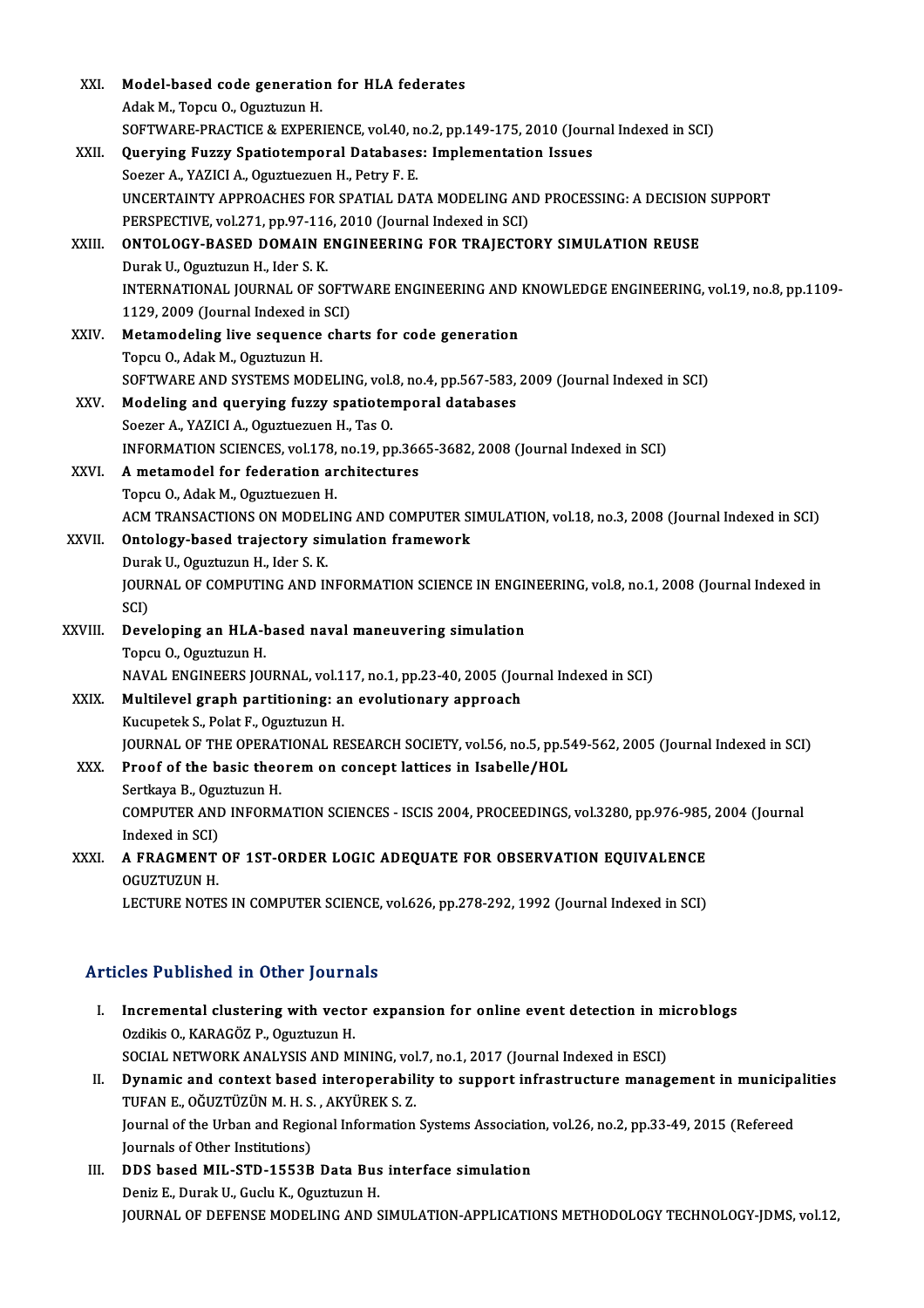no.2, pp.179-188, 2015 (Journal Indexed in ESCI)<br>Dunamic and conteut based CIS interenerab

no.2, pp.179-188, 2015 (Journal Indexed in ESCI)<br>IV. Dynamic and context-based GIS interoperability to support infrastructure management in<br>municipalities no.2, pp.179-188<br>Dynamic and c<br>municipalities<br>Emreh T. Arviu Dynamic and context-based GIS interoper<br>municipalities<br>Emrah T., AKYÜREK S. Z. , OĞUZTÜZÜN M. H. S.<br>URISA Journal val 26 no 2 nn 22 50 2015 (R. municipalities<br>Emrah T., AKYÜREK S. Z. , OĞUZTÜZÜN M. H. S.<br>URISA Journal, vol.26, no.2, pp.33-50, 2015 (Refereed Journals of Other Institutions)

## V. Feature Modeling and Automated Analysis for a Digital Television Product Family URISA Journal, vol.26, no.2, pp.33-50, 2015 (Refereed J<br>Feature Modeling and Automated Analysis for a<br>Fedakar Gönül G., OĞUZTÜZÜN M. H. S. , KARATAŞ A. S.<br>International Journal of Computer and Electrical Engine International Journal of Computer and Electrical Engineering, vol.6, no.4, pp.358-364, 2014 (Refereed Journals of Other Institutions) Fedakar Gönül G., C<br>International Journ<br>Other Institutions)<br>CoalDAC - Archii International Journal of Computer and<br>Other Institutions)<br>VI. GoalDAG – Archimate integration<br>Cunger C. Cunger C. Coughtugun H

Other Institutions)<br>GoalDAG – Archimate integration<br>Gungor C., Gungor C., Oguztuzun H.<br>Communications in Computer and L Communications in Computer and Information Science, vol.465, pp.194-210, 2014 (Refereed Journals of Other Institutions) Gungor C., Gungor C., Oguztuzun H. Communications in Computer and Information Science, vol.465, pp.194-210, 2014 (Refereed Jou<br>Institutions)<br>VII. USING CONTEXT INFORMATION FOR STAGED CONFIGURATION OF FEATURE MODELS<br>VARATAS A S. DOČPU A H. Courtury H. Tolun

## Institutions)<br>USING CONTEXT INFORMATION FOR STAGED C<br>KARATAŞ A. S. , DOĞRU A. H. , Oguztuzun H., Tolun M.<br>JOUPMAL OF INTECRATED DESICN & PROCESS SCIEN USING CONTEXT INFORMATION FOR STAGED CONFIGURATION OF FEATURE MODELS<br>KARATAŞ A. S. , DOĞRU A. H. , Oguztuzun H., Tolun M.<br>JOURNAL OF INTEGRATED DESIGN & PROCESS SCIENCE, vol.15, no.2, pp.37-51, 2011 (Journal Indexed in ESC KARATAŞ A. S., DOĞRU A. H., Oguztuzun H., Tolun M.<br>JOURNAL OF INTEGRATED DESIGN & PROCESS SCIENCE, vol.15, no.2, pp.37-5<br>VIII. Scenario management practices in HLA based distributed simulation<br>TOPCU O., OĞUZTÜZÜN M. H. S.

# **JOURNAL OF INTEGRATED DES<br>Scenario management pract<br>TOPÇU O., OĞUZTÜZÜN M. H. S.**<br>Journal of Naval Sciance and Ex Scenario management practices in HLA based distributed simulation<br>TOPÇU O., OĞUZTÜZÜN M. H. S.<br>Journal of Naval Science and Engineering, vol.6, no.2, pp.1-33, 2010 (Other Refereed National Journals)<br>Modeling of Field Artil

IX. Modeling of Field Artillery Tasks with Live Sequence Charts<br>Ozhan G., Oguztuzun H., Evrensel P. Journal of Naval Science and Engine<br>Modeling of Field Artillery Tasl<br>Ozhan G., Oguztuzun H., Evrensel P.<br>JOUPNAL OF DEFENSE MODELING JOURNAL OF DEFENSE MODELING AND SIMULATION-APPLICATIONS METHODOLOGY TECHNOLOGY-JDMS, vol.5, no.4,pp.219-252,2008 (Journal Indexed inESCI)

### Books&Book Chapters

- I. Internet of Measurement Things: Toward an Architectural Framework for the Calibration Industry Saeedi Nikoo M., Kaya M. Ç., Schwartz M. L., Oğuztüzün M. H. S. Internet of Measurement Things: Toward an Architectural Framework for the Calibration Industry<br>Saeedi Nikoo M., Kaya M. Ç. , Schwartz M. L. , Oğuztüzün M. H. S.<br>in: The Internet of Things in the Industrial Sector, Mahmood Saeedi Nikoo M., Kaya M. Ç. , Schwartz M. L. , Oğu<br>in: The Internet of Things in the Industrial Secto<br>II. Guide to Distributed Simulation with HLA<br>TOPCU O. OČUZTÜZÜN M. H. S
- in: The Internet of Things in the<br>Guide to Distributed Simula<br>TOPÇU O., OĞUZTÜZÜN M. H. S.<br>Saringer International Bublishi Guide to Distributed Simulation with HLA<br>TOPÇU O., OĞUZTÜZÜN M. H. S.<br>Springer International Publishing, Cham, 2017<br>Distributed Simulation A Model Driven Er TOPÇU O., OĞUZTÜZÜN M. H. S.<br>Springer International Publishing, Cham, 2017<br>III. Distributed Simulation A Model Driven Engineering Approach<br>TOPCU O. DUPAK U. OĞUZTÜZÜN M. H. S. VU MAZ I.
- Springer International Publishing, Cham, 2017<br>Distributed Simulation A Model Driven Enginee<br>TOPÇU O., DURAK U., OĞUZTÜZÜN M. H. S. , YILMAZ L.<br>Saringer Zürich 2016 TOPÇU O., DURAK U., OĞUZTÜZÜN M. H. S., YILMAZ L.<br>Springer, Zürich, 2016
- IV. Extracting location information from crowd-sourced social network data KARAGÖZ P.,OĞUZTÜZÜNM.H.S. ,ÇAKICIR.,ÖZDİKİŞÖ.,ÖNALK.D. ,SAĞCANM. Extracting location information from crowd-sourced social network data<br>KARAGÖZ P., OĞUZTÜZÜN M. H. S. , ÇAKICI R., ÖZDİKİŞ Ö., ÖNAL K. D. , SAĞCAN M.<br>in: European Handbook of Crowdsourced Geographic Information, Capineri, KARAGÖZ P., OĞUZTÜZÜN M. H. S. , ÇAKICI R., ÖZDİKİŞ Ö., ÖNAL K. D. , SAĞCAN M.<br>in: European Handbook of Crowdsourced Geographic Information, Capineri, C, Haklay, M, Hu<br>Kettunen, J, Ostermann, F and Purves, R , Editor, Ubiq in: European Handbook of Crowdsourced Geographic Information, Capineri, C, Haklay, M, Huang, H, Antonio<br>Kettunen, J, Ostermann, F and Purves, R , Editor, Ubiquity Press, Londrina, pp.195-204, 2016<br>V. Transformation of conc
- Kettunen, J, Ostermann, F and Purves, R , Editor, Ubiquity Press, Londrina, pp.195-204, 2016<br>V. Transformation of conceptual models to executable High Level Architecture federation models<br>ÖZHAN G., OĞUZTÜZÜN M. H. S.

in: Concepts and Methodologies for Modeling and Simulation, Yılmaz, Levent, Editor, Springer, pp.135-173, 2015 VI. Context based semantic relations in tweets in: Concepts and Methodologies for Mod<br>**Context based semantic relations in**<br>Özdikiş Ö., Karagöz P., Oğuztüzün M. H. S.<br>in: State of the Art Applications of Social in: State of the Art Applications of Social Network Analysis, Can F,Özyer T,Polat F, Editor, Springer, Zürich, pp.35-<br>52, 2014 Özdikiş Ö.<br>in: State o<br>52, 2014<br>Overvine

VII. Querying fuzzy spatio-temporal databases: Implementation issues SÖZERA.,YAZICIA.,OĞUZTÜZÜNM.H.S. ,PETRYF. in: Uncertainty Approaches for Spatial Data Modeling and Processing: A Decision Support Perspective (Studies in Computational Intelligence, vol. 271), J. Kacprzyk, F.E. Petry, A. Yazıcı, Editor, Springer, Heidelberg, pp.97-116, 2010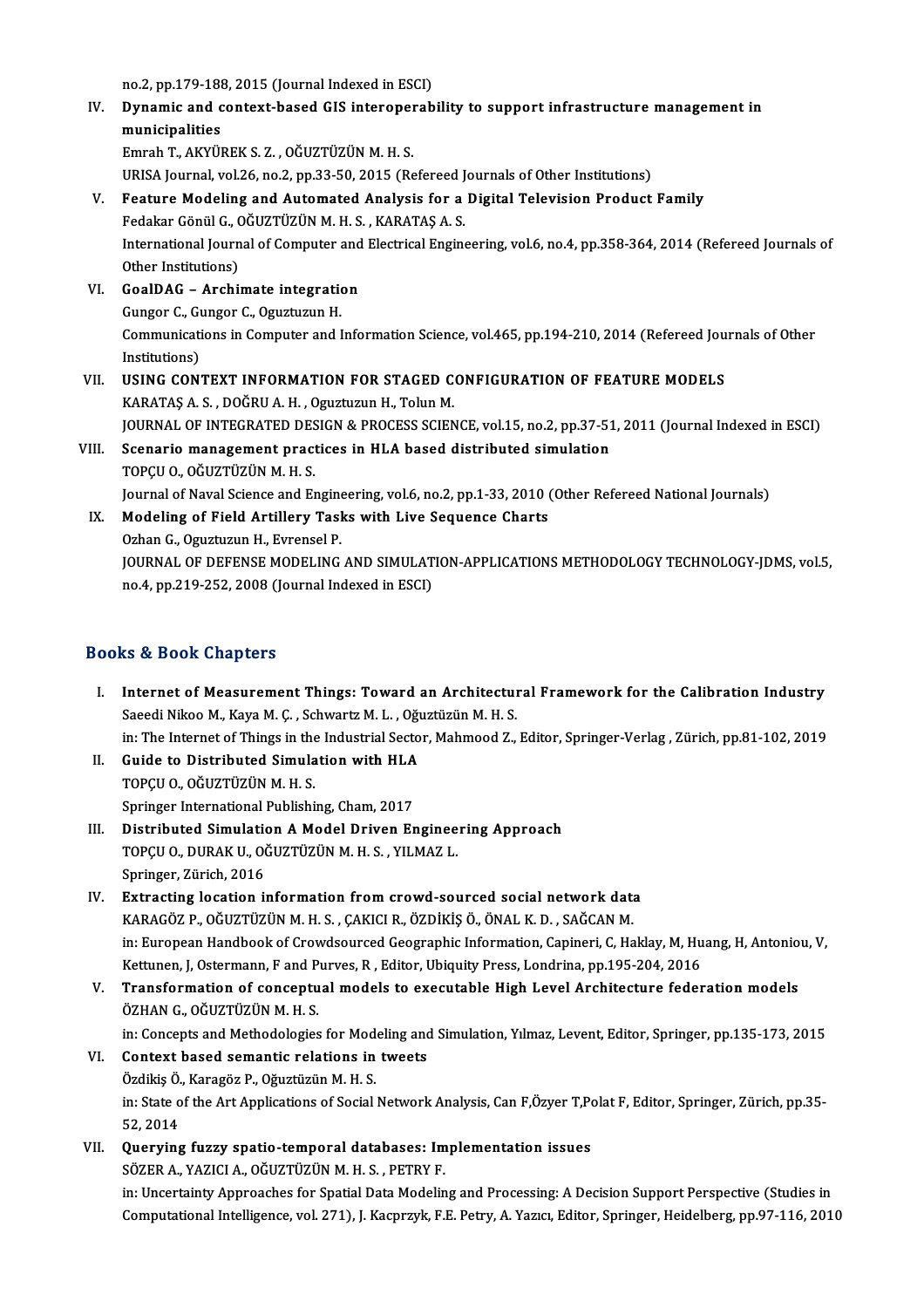# Refereed Congress / Symposium Publications in Proceedings<br>Refereed Congress / Symposium Publications in Proceedings

| Refereed Congress / Symposium Publications in Proceedings |                                                                                                                                                              |  |
|-----------------------------------------------------------|--------------------------------------------------------------------------------------------------------------------------------------------------------------|--|
| Ι.                                                        | Transformation from SysML to RePast and Back                                                                                                                 |  |
|                                                           | Çam S., Görür B. K., Ledet J., Oğuztüzün H., Yilmaz L.                                                                                                       |  |
|                                                           | 11th International Conference on Ambient Systems, Networks and Technologies, ANT 2020 / 3rd International                                                    |  |
|                                                           | Conference on Emerging Data and Industry 4.0, EDI40 2020 / Affiliated Workshops, Warszawa, Poland, 6 - 09                                                    |  |
|                                                           | April 2020, vol.170, pp.845-850                                                                                                                              |  |
| П.                                                        | Variability Extension to SparkS, a Domain Specific Scripting Language for Electronic Test Equipment                                                          |  |
|                                                           | Nikoo M. S., Oguztuzun H.                                                                                                                                    |  |
|                                                           | 4th International Conference on Computer Science and Engineering, UBMK 2019, Samsun, Turkey, 11 - 15<br>September 2019, pp.767-772                           |  |
| Ш.                                                        | Contribution of the resampling stage to the execution time of particle filter Yeniden örnekleme                                                              |  |
|                                                           | adiminin parçacik süzgecinin çalişma zamanina katkisi                                                                                                        |  |
|                                                           | Dulger O., Oguztuzun H.                                                                                                                                      |  |
|                                                           | 27th Signal Processing and Communications Applications Conference, SIU 2019, Sivas, Turkey, 24 - 26 April 2019                                               |  |
| IV.                                                       | An MII-Aware SoA Editor for the Industrial Internet of Things                                                                                                |  |
|                                                           | Nikoo M.S., KAYA M.Ç., Schwartz M.L., Oguztuzun H.                                                                                                           |  |
|                                                           | 2nd IEEE International Workshop on Metrology for Industry 4.0 and Internet of Things (IoT) (MetroInd4.0 and                                                  |  |
|                                                           | IoT), Naples, Italy, 4 - 06 June 2019, pp.213-218                                                                                                            |  |
| V.                                                        | Contribution of the Resampling Stage to the Execution Time of Particle Filter                                                                                |  |
|                                                           | Dulger O., Oguztuzun H.                                                                                                                                      |  |
|                                                           | 27th Signal Processing and Communications Applications Conference (SIU), Sivas, Turkey, 24 - 26 April 2019                                                   |  |
| VI.                                                       | A CONFIGURABLE GATEWAY FOR DDS-HLA INTEROPERABILITY                                                                                                          |  |
|                                                           | KAYA M. Ç., KARAMANLIOĞLU A., Cetintas I. C., Cilden E., Canberi H., Oguztuzun H.                                                                            |  |
|                                                           | Summer Simulation Conference (SummerSim), Berlin, Germany, 22 - 24 July 2019                                                                                 |  |
| VII.                                                      | Dynamic constraint satisfaction algorithm for online feature model reconfiguration                                                                           |  |
|                                                           | Entekhabi S., KARATAŞ A. S., Oguztuzun H.<br>6th International Conference on Control Engineering and Information Technology, CEIT 2018, İstanbul, Turkey, 25 |  |
|                                                           | -27 October 2018                                                                                                                                             |  |
| VIII.                                                     | Non-coalesced Access Patterns of Global Memory Load Transactions in Metropolis Resampling                                                                    |  |
|                                                           | Implemented on Graphics Processing Unit                                                                                                                      |  |
|                                                           | Dulger O., Oguztuzun H.                                                                                                                                      |  |
|                                                           | 26th IEEE Signal Processing and Communications Applications Conference (SIU), İzmir, Turkey, 2 - 05 May 2018                                                 |  |
| IX.                                                       | Migration of Data from Relational Database to Graph Database                                                                                                 |  |
|                                                           | Unal Y., Oguztuzun H.                                                                                                                                        |  |
|                                                           | 8th ACM International Conference on Information Systems and Technologies (ACM ICIST), İstanbul, Turkey, 16 -                                                 |  |
|                                                           | 18 March 2018                                                                                                                                                |  |
| X.                                                        | Supporting Simulation Experiments with Megamodeling                                                                                                          |  |
|                                                           | Cam S., Dayibas O., Gorur B. K., OĞUZTÜZÜN M. H. S., Yilmaz L., Chakladar S., Doud K., Smith A. E., Teran-                                                   |  |
|                                                           | Somohano A.                                                                                                                                                  |  |
|                                                           | 6th International Conference on Model-Driven Engineering and Software Development (MODELSWARD), Funchal,                                                     |  |
|                                                           | Portugal, 22 - 24 January 2018, pp.372-378                                                                                                                   |  |
| XI.                                                       | MODELS AS SELF-AWARE COGNITIVE AGENTS AND ADAPTIVE MEDIATORS FOR MODEL-DRIVEN<br><b>SCIENCE</b>                                                              |  |
|                                                           | Yilmaz L., Chakladar S., Doud K., Smith A. E., Teran-Somohano A., Oguztuzun H., Cam S., Dayibas O., Gorur B. K.                                              |  |
|                                                           | Winter Simulation Conference (WSC), Nevada, United States Of America, 3 - 06 December 2017, pp.1300-1311                                                     |  |
| XII.                                                      | DDS-HLA birlikte çalışabilirlik yaklaşımları üzerine bir literatür araştırması                                                                               |  |
|                                                           | KAYA M. Ç., ÇİLDEN E., CANBERİ H., OĞUZTÜZÜN M. H. S.                                                                                                        |  |
|                                                           | Ulusal Savunma Uygulamaları Modelleme ve Simülasyon Konferansı, Ankara, Turkey, 21 - 23 November 2017                                                        |  |
| XIII.                                                     | Blocks and Text Integration in a Language-Based Editor for a Domain-Specific Language                                                                        |  |
|                                                           | Altuncu E., Bilgehan B. K., Kartal Y. S., Kizilgunes S., Nikoo M. S., Oguztuzun H.                                                                           |  |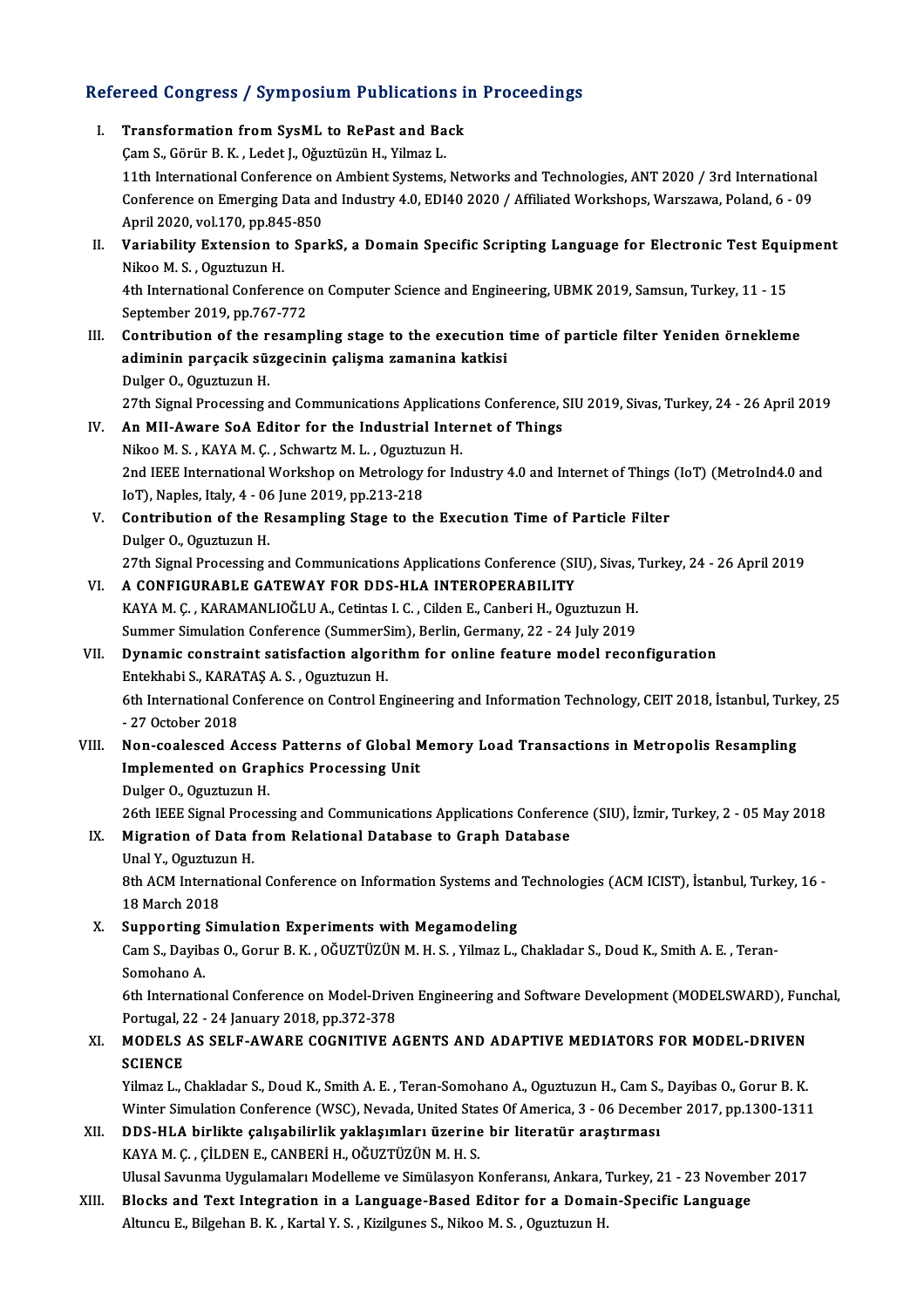2017 International Conference on Computer Science and Engineering (UBMK), Antalya, Turkey, 5 - 08 October<br>2017 pp 1984-1989 2017 International Co<br>2017, pp.1084-1089<br>An incremental cor 2017 International Conference on Computer Science and Engineering (UBMK), Antalya, 1<br>2017, pp.1084-1089<br>XIV. An incremental constraint satisfaction algorithm for dynamic reconfiguration<br>ENTEVHAPI S. KARATAS A.S. OCUZTUZUN

- 2017, pp.1084-1089<br>An incremental constraint satisfaction algoritl<br>ENTEKHABİ S., KARATAŞ A. S. , OĞUZTÜZÜN M. H. S.<br>Werkeben en Denendebility İsmir Turkey 98 Mey : An incremental constraint satisfaction algorithm fo<br>ENTEKHABİ S., KARATAŞ A. S. , OĞUZTÜZÜN M. H. S.<br>Workshop on Dependability, İzmir, Turkey, 08 May 2017<br>Adaptive framewerk for remate manitering and ma ENTEKHABİ S., KARATAŞ A. S. , OĞUZTÜZÜN M. H. S.<br>Workshop on Dependability, İzmir, Turkey, 08 May 2017<br>XV. Adaptive framework for remote monitoring and management of computer systems<br>VALGIN G. OĞUZTÜZÜN M. H. S
- Workshop on Dependability, İzmir, Turkey, 08 May 2017<br>Adaptive framework for remote monitoring and m<br>YALÇIN G., OĞUZTÜZÜN M. H. S. Adaptive framework for remote monitoring and management of computer system.<br>THE CHA SALCIN G., OGUZTÜZÜN M. H. S.<br>World Electro Mobility Conference (WELMO), İzmir, Turkey, 4 - 05 May 2017, pp.25-30<br>A Boflovian Model based World Electro Mobility Conference (WELMO), İzmir, Turkey, 4 - 05 May 2017, pp.25-30

## XVI. A Reflexion Model based Architecture Conformance Analysis Toolkit for OSGi-compliant Applications<br>Cilden E., Oguztuzun H. A Reflexion Model based Architecture Conformance Analysis Toolkit for OSGi-compliant Application<br>Cilden E., Oguztuzun H.<br>IEEE International Conference on Software Architecture (ICSA), Gothenburg, Sweden, 3 - 07 April 2017, Cilde<br>IEEE<br>268<br>Imp IEEE International Conference on Software Architecture (ICSA), Gothenburg, Sweden, 3 - 07 April 2017, p<br>268<br>XVII. Improving the performance of optimistic time management mechanism with sub-state saving<br> $C^{\text{2m}}$

268<br>Improving the performance of optimistic time management mechanism with sub-state saving<br>Görür B. K. , Imre K., Oğuztüzün H., Yilmaz L. Improving the performance of optimistic time management mechanism with sub-state saving<br>Görür B. K. , Imre K., Oğuztüzün H., Yilmaz L.<br>25th High Performance Computing Symposium, HPC 2017, Part of the 2017 Spring Simulation Görür B. K. , Imre K., Oğuztüzün H., Yilmaz L.<br>25th High Performance Computing Symposium, HPC 2017, Part of the 2017 Spring Simulat<br>SpringSim 2017, Virginia, United States Of America, 23 - 26 April 2017, vol.49, pp.117-128

## 25th High Performance Computing Symposium, HPC 2017, Part of the 2017 Spring Simulation Multi-Conference,<br>SpringSim 2017, Virginia, United States Of America, 23 - 26 April 2017, vol.49, pp.117-128<br>XVIII. System entity stru SpringSim 2017, Virg<br>System entity stru<br>technical systems<br>Durak H. Boudatta T System entity structure and model base fr<br>technical systems<br>Durak U., Pawletta T., Oguztuzun H., Zeigler B. P.<br>2017 International Sumnesium on Model Driver

technical systems<br>Durak U., Pawletta T., Oguztuzun H., Zeigler B. P.<br>2017 International Symposium on Model-Driven Approaches for Simulation Engineering, Mod4Sim 2017, Part of<br>the 2017 Spring Simulation Multi Conference, Sp Durak U., Pawletta T., Oguztuzun H., Zeigler B. P.<br>2017 International Symposium on Model-Driven Approaches for Simulation Engineering, Mod4Sim 2017, Part<br>the 2017 Spring Simulation Multi-Conference, SpringSim 2017, Virgini 2017 International Sy<br>the 2017 Spring Simu<br>2017, vol.49, pp.1-10<br>Meternadeling of Be the 2017 Spring Simulation Multi-Conference, SpringSim 2017, Virginia, United States Of Ameri<br>2017, vol.49, pp.1-10<br>XIX. Metamodeling of Reference Software Architecture and Automatic Code Generation

## 2017, vol.49, pp.1-10<br>Metamodeling of Referer<br>Turhan N. K. , Oguztuzun H.<br>10th Euronean Conference Turhan N. K., Oguztuzun H.

10th European Conference on Software Architecture Workshops (ECSA), Copenhagen, Denmark, 28 November - 02 December 2016 10th European Conference on Software Architecture Workshops (ECSA), Copenhagen, Denma<br>02 December 2016<br>XX. Özellik modelleri ve temsil ettikleri ürün tipleri arasındaki ilişkilerin çözümlenmesi<br>KARATAS A S. QÖUZTÜZÜN M.H.S

# 02 December 2016<br><mark>Özellik modelleri ve temsil ettikl</mark><br>KARATAŞ A. S. , OĞUZTÜZÜN M. H. S.<br>10 Hlusel Yazılım Mühandisliği Samn Özellik modelleri ve temsil ettikleri ürün tipleri arasındaki ilişkilerin çözümle<br>KARATAŞ A. S. , OĞUZTÜZÜN M. H. S.<br>10. Ulusal Yazılım Mühendisliği Sempozyumu, Çanakkale, Turkey, 24 - 26 October 2016<br>Özellik Modelleri ve

10. Ulusal Yazılım Mühendisliği Sempozyumu, Çanakkale, Turkey, 24 - 26 October 2016

# KARATAŞ A. S. , OĞUZTÜZÜN M. H. S.<br>10. Ulusal Yazılım Mühendisliği Sempozyumu, Çanakkale, Turkey, 24 - 26 October 2016<br>XXI. Özellik Modelleri ve Temsil Ettikleri Ürün Tipleri Arasindaki Iliskilerin Çözümlenmesi<br>KARATAS

Özellik Modelleri ve Temsil Ettikleri Ürün Tipleri Arasindaki Iliskilerin Çözümlenmesi<br>KARATAŞ A. S. , Oğuztüzün H.<br>10th Turkish National Software Engineering Symposium, UYMS 2016, Çanakkale, Turkey, 24 - 26 October 2016,<br> KARATAŞ A. S. , Oğuzti<br>10th Turkish National<br>vol.1721, pp.185-196<br>Bonast HBC with on 10th Turkish National Software Engineering Sympo:<br>vol.1721, pp.185-196<br>XXII. Repast HPC with optimistic time management

vol.1721, pp.185-196<br>Repast HPC with optimistic time manag<br>Gorur B. K. , Imre K., Oguztuzun H., Yilmaz L.<br>24th High Berfermange Computing Sumpesi: Repast HPC with optimistic time management<br>Gorur B. K. , Imre K., Oguztuzun H., Yilmaz L.<br>24th High Performance Computing Symposium, HPC 2016, Part of the 2016 Spring Simulation Multi-Conference,<br>SpringSim 2016, Colifornia Sorur B. K. , Imre K., Oguztuzun H., Yilmaz L.<br>24th High Performance Computing Symposium, HPC 2016, Part of the 2016 Spring Simu<br>SpringSim 2016, California, United States Of America, 3 - 06 April 2016, vol.48, pp.23-31<br>A M 24th High Performance Computing Symposium, HPC 2016, Part of the 2016 Spring Simulation Multi-Conference,<br>SpringSim 2016, California, United States Of America, 3 - 06 April 2016, vol.48, pp.23-31<br>XXIII. A MODEL-DRIVEN ENGI

# SpringSim 2016, California, United States Of America, 3 - 06 April<br>A MODEL-DRIVEN ENGINEERING APPROACH TO SIMULAT<br>Teran-Somohano A., Smith A. E. , Ledet J., Yilmaz L., Oguztuzun H.<br>Winter Simulation Conference (WSC), Calif A MODEL-DRIVEN ENGINEERING APPROACH TO SIMULATION EXPERIMENT DESIGN AND EXECUTION<br>Teran-Somohano A., Smith A. E. , Ledet J., Yilmaz L., Oguztuzun H.<br>Winter Simulation Conference (WSC), California, United States Of America,

Teran-Somohano A., Smith A. E. , Ledet J., Yilmaz L., Oguztuzun H.<br>Winter Simulation Conference (WSC), California, United States Of America, 6 - 09 December 2015, pp.2632-2643<br>XXIV. Parçacık süzgeci için Metropolis yen

## Parçacık süzgeci için Metropolis yeniden örnekleme yönteminin grafik işleme biriminde gerçekleştirimi<br>DÜLGER Ö., DEMİREKLER M., OĞUZTÜZÜN M. H. S.<br>4. Ulusal Yüksek Başarımlı Hesaplama Konferansı, Ankara, Turkey, 1 - 02 October 2015<br>Estimating Donsity of Wineless Networks in Prastise

gerçekleştirimi<br>DÜLGER Ö., DEMİREKLER M., OĞUZTÜZÜN M. H. S.

4. Ulusal Yüksek Başarımlı Hesa<br>**Estimating Density of Wirele<br>Eroglu A., Onur E., Oguztuzun H.**<br>26th IEEE Annual International

## XXV. Estimating Density of Wireless Networks in Practice<br>Eroglu A., Onur E., Oguztuzun H.

Estimating Density of Wireless Networks in Practice<br>Eroglu A., Onur E., Oguztuzun H.<br>26th IEEE Annual International Symposium on Personal, Indoor, and Mobile Radio Communications (PIMRC),<br>Hang Kang PEOPLES R.CHINA. 30 Augu Eroglu A., Onur E., Oguztuzun H.<br>26th IEEE Annual International Symposium on Personal, Indoor, and Mobile Ra<br>Hong Kong, PEOPLES R CHINA, 30 August - 02 September 2015, pp.1476-1480<br>Distributed Diserate Event Simulation Anc 26th IEEE Annual International Symposium on Personal, Indoor, and Mobile I<br>Hong Kong, PEOPLES R CHINA, 30 August - 02 September 2015, pp.1476-148<br>XXVI. Distributed Discrete Event Simulation Architecture with Connectors<br>COL

Hong Kong, PEOPLES R CHINA, 30 August - 02 Se<br>Distributed Discrete Event Simulation Arch<br>ÇOLPANKAN İ. Ö. , KARA A., OĞUZTÜZÜN M. H. S.<br>Presessings of the Eth International Conference Distributed Discrete Event Simulation Architecture with Connectors<br>COLPANKAN İ. Ö. , KARA A., OĞUZTÜZÜN M. H. S.<br>Proceedings of the 5th International Conference on Simulation and Modeling Methodologies, Technologies and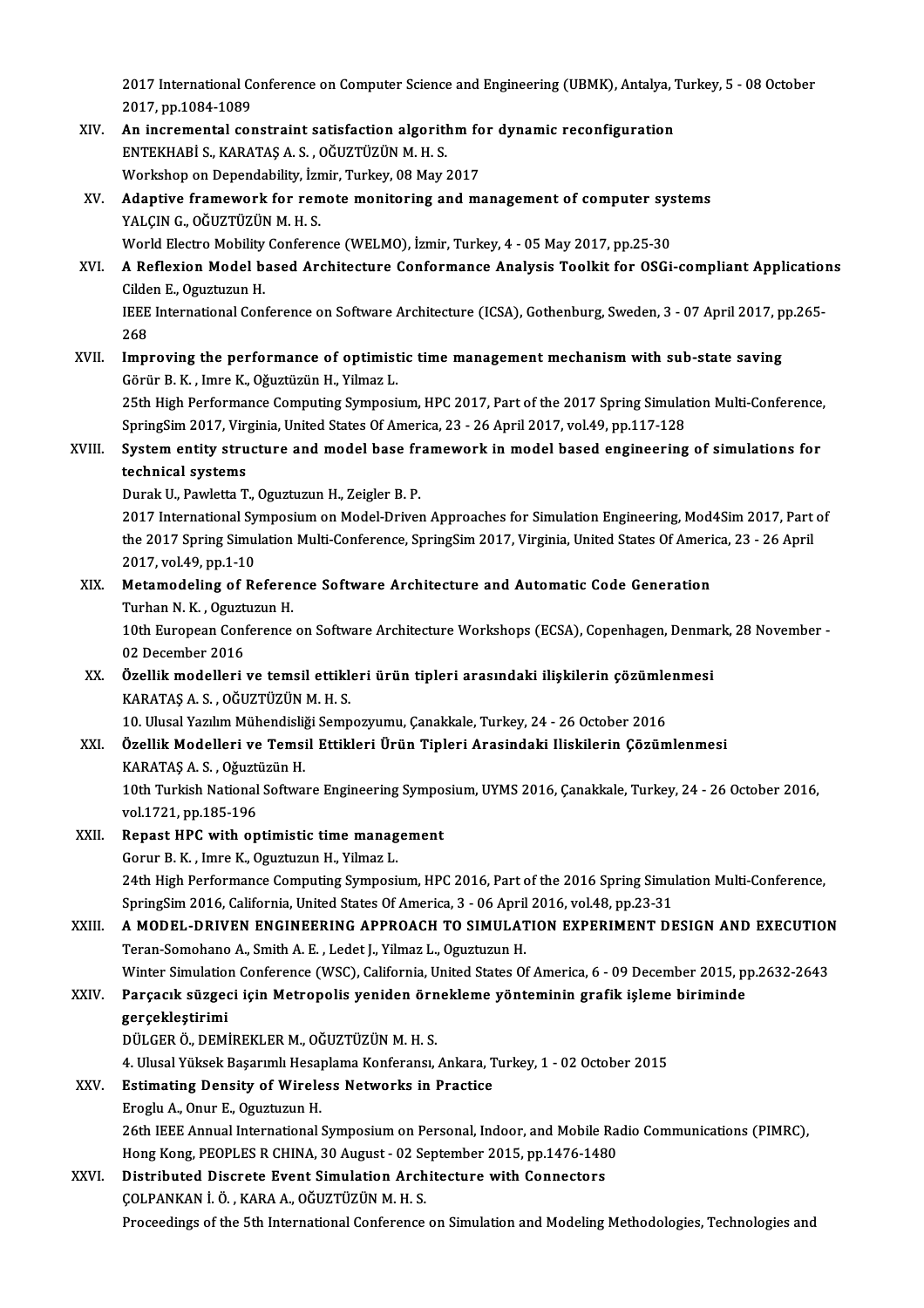|               | Applications, Colmar, Alsace, France, 21 - 23 July 2015, pp.130-137                                               |
|---------------|-------------------------------------------------------------------------------------------------------------------|
| XXVII.        | MOKA An object oriented framework for FMI co simulation                                                           |
|               | ASLAN M., OĞUZTÜZÜN M. H. S., DURAK U., TAYLAN K.                                                                 |
|               | Summer Computer Simulation Conference, Chicago, IL, United States Of America, 21 - 23 July 2015, pp.1-8           |
| XXVIII.       | Implementation of the Sampling Importance Resampling Particle Filter Algorithm in Graphics                        |
|               | <b>Processing Unit</b>                                                                                            |
|               | Dulger O., Oguztuzun H., DEMİREKLER M.                                                                            |
|               | 23nd Signal Processing and Communications Applications Conference (SIU), Malatya, Turkey, 16 - 19 May 2015,       |
|               | pp 2195-2198                                                                                                      |
| XXIX.         | Örnekleme önem yeniden örnekleme parçacık süzgeci algoritmasının grafik işleme biriminde                          |
|               | gerçekleştirilmesi                                                                                                |
|               | DÜLGER Ö., OĞUZTÜZÜN M. H. S., DEMİREKLER M.                                                                      |
|               | IEEE 23. Sinyal İşleme ve İletişim Uygulamaları Kurultayı, Malatya, Turkey, 16 - 18 May 2015, pp.2195-2198        |
| XXX.          | A hybrid transformation process for simulation modernization and reuse via model replicability and                |
|               | scenario reproducibility                                                                                          |
|               | LEDET J. W., ÇAM S., GÖRÜR B. K., DAYIBAŞ O., OĞUZTÜZÜN M. H. S., YILMAZ L., SMITH A.                             |
|               | AlaSim International Conference, Hunstville, AL, United States Of America, 6 - 07 May 2015, pp.1-10               |
| XXXI.         | <b>GoalDAG</b> - ArchiMate Integration                                                                            |
|               | Gungor C., Oguztuzun H.                                                                                           |
|               | 20th International Conference on Information and Software Technologies (ICIST), Druskininkai, Lithuania, 9 - 10   |
|               | October 2014, vol.465, pp.194-210                                                                                 |
| XXXII.        | Scenario Development: A Model-Driven Engineering Perspective                                                      |
|               | DURAK U., TOPÇU O., SIEGFRIED R., OĞUZTÜZÜN M. H. S.                                                              |
|               | Proceedings of the 4th International Conference on Simulation and Modeling Methodologies, Technologies and        |
|               | Applications, Vienna, Austria, Austria, 28 - 30 August 2014, pp.117-124                                           |
| XXXIII.       | Software Architecture of a Multimedia Data Management System                                                      |
|               | Salma C. A., Oguztuzun H., YAZICI A.                                                                              |
|               | International Conference on Multimedia Computing and Systems (ICMCS), Marrakech, Morocco, 14 - 16 April 2014,     |
|               | pp.530-535                                                                                                        |
| <b>XXXIV</b>  | Adapting Functional Mockup Units for HLA-compliant Distributed Simulation                                         |
|               | YILMAZ F., DURAK U., TAYLAN K., OĞUZTÜZÜN M. H. S.                                                                |
|               | 10th International Modelica Conference, Lund, Sweden, 10 - 12 March 2014, pp.247-257                              |
| <b>XXXV</b>   | Toward model-driven engineering principles and practices for model replicability and experiment                   |
|               | reproducibility (Work in progress)                                                                                |
|               | Ledet J., Teran-Somohano A., Butcher Z., Yilmaz L., Smith A. E., Oğuztüzün H., Dayibaş O., Görür B. K.            |
|               | 2014 Symposium on Theory of Modeling and Simulation - DEVS Integrative M and S Symposium, DEVS 2014; 2014         |
|               | Spring Simulation Multi-Conference, SpringSim 2014, Tampa, FL, United States Of America, 13 - 16 April 2014,      |
|               | vol 46, pp 193-200                                                                                                |
| XXXVI.        | Heterogeneous DEVS simulations with connectors and reo based compositions [Work in Progress]                      |
|               | Kara A., Õguztüzün H., Nedim Alpdemir M.                                                                          |
|               | 2014 Symposium on Theory of Modeling and Simulation - DEVS Integrative M and S Symposium, DEVS 2014; 2014         |
|               | Spring Simulation Multi-Conference, SpringSim 2014, Tampa, FL, United States Of America, 13 - 16 April 2014,      |
|               | vol 46, pp 1-6                                                                                                    |
| <b>XXXVII</b> | Specification and documentation of conceptual scenarios using Base Object Models (BOMs)                           |
|               | Siegfried R., Oguztüzün H., Durak U., Hatip A., Herrmann G., Gustavson P., Hahn M.                                |
|               | Spring Simulation Interoperability Workshop 2013, SIW 2013, San Diego, CA, United States Of America, 8 - 12 April |
|               | 2013, pp 123-133<br>Data and Behavior Decomposition for the Model-Driven Development of an Executable Simulation  |
| XXXVIII.      | Model                                                                                                             |
|               | Ozhan G., Oguztuzun H.                                                                                            |
|               | Symp on Theory of Modeling and Simulation - DEVS Integrative M and S Symp (DEVS 2013) / Spring Simulation         |
|               |                                                                                                                   |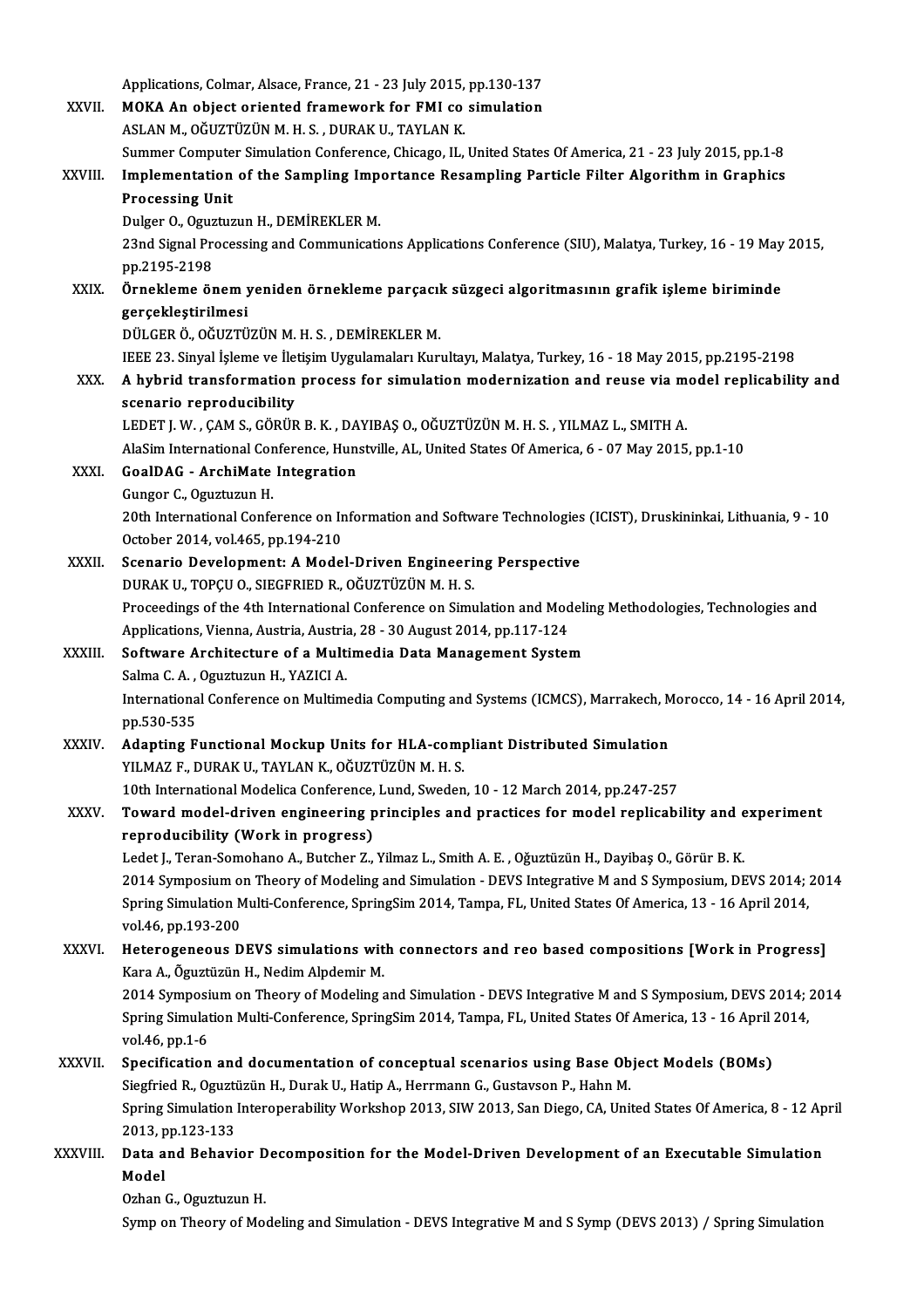Multi-Conference (SpringSim '13), California, United States Of America, 7 - 10 April 2013, vol.45, pp.153-161<br>Evidential legation estimation for events detected in Twitter

| <b>XXXIX</b> | Multi-Conference (SpringSim '13), California, United States Of America, 7 - 10 April 2013, vol.45, pp.153-161<br>Evidential location estimation for events detected in Twitter |
|--------------|--------------------------------------------------------------------------------------------------------------------------------------------------------------------------------|
|              | Özdikis Ö., OĞUZTÜZÜN M. H. S., KARAGÖZ P.                                                                                                                                     |
|              | 7th Workshop on Geographic Information Retrieval, GIR 2013, Orlando, FL, United States Of America, 05                                                                          |
|              | November 2013, pp.9-16                                                                                                                                                         |
| XL.          | Model based approach to the federation object model independence problem                                                                                                       |
|              | Uluat M. F., Oğuztüzün H.                                                                                                                                                      |
|              | 26th Annual International Symposium on Computer and Information Science, ISCIS 2011, London, United Kingdom,                                                                   |
|              | 26 - 28 September 2011, pp 451-459                                                                                                                                             |
| XLI.         | Semantic Expansion of Tweet Contents for Enhanced Event Detection in Twitter                                                                                                   |
|              | Ozdikis O., Senkul P., Oguztuzun H.                                                                                                                                            |
|              | IEEE/ACM International Conference on Advances in Social Networks Analysis and Mining, İstanbul, Turkey, 26 - 29                                                                |
|              | August 2012, pp 20-24                                                                                                                                                          |
| XLII.        | Kutulu: A Domain-specific Language for Feature-driven Product Derivation                                                                                                       |
|              | Dayibas O., Oguztuzun H.                                                                                                                                                       |
|              | 36th Annual IEEE International Computer Software and Applications Conference (COMPSAC), İzmir, Turkey, 16 -                                                                    |
|              | 20 July 2012, pp 105-110                                                                                                                                                       |
| XLIII.       | Generating simulation code from federation models: A field artillery case study                                                                                                |
|              | Özhan G., Oğuztüzün H.                                                                                                                                                         |
|              | 2011 Summer Simulation Multiconference, SummerSim'11, Co-located with the 2011 SISO European Simulation                                                                        |
|              | Interoperability Workshop, Euro SIW, The Hague, Netherlands, 27 - 30 June 2011, pp.60-70                                                                                       |
| XLIV.        | Transforming cross-tree relations involving attributes into basic constraints in feature models                                                                                |
|              | KARATAŞ A. S., Oğuztüzün H., Doğru A.                                                                                                                                          |
|              | 2011 5th International Conference on Application of Information and Communication Technologies, AICT 2011,                                                                     |
|              | Baku, Azerbaijan, 12 - 14 October 2011                                                                                                                                         |
| XLV.         | Merging multi-view feature models by local rules                                                                                                                               |
|              | Aydin E. A., Oğuztüzün H., DOĞRU A. H., Karataş A. S.                                                                                                                          |
|              | 9th ACIS International Conference on Software Engineering Research, Management and Applications, SERA 2011,                                                                    |
|              | Baltimore, MD, United States Of America, 10 - 12 August 2011, pp.140-147                                                                                                       |
| XLVI.        | Implementation of X-Tree with 3D Spatial Index and Fuzzy Secondary Index                                                                                                       |
|              | Keskin S., YAZICI A., Oguztuzun H.                                                                                                                                             |
|              | 9th International Conference on Flexible Query Answering Systems (FQAS 2011), Ghent, Belgium, 26 - 28 October                                                                  |
|              | 2011, vol 7022, pp 72-83                                                                                                                                                       |
| XLVII.       | Multi-Layered. Simulation Architecture: A Practical Approach                                                                                                                   |
|              | Topcu O., Oguztuzun H.                                                                                                                                                         |
|              | 26th Annual International Symposium on Computer and Information Science, London, Canada, 26 - 28 September                                                                     |
|              | 2011, pp 439-443                                                                                                                                                               |
| XLVIII.      | FMML: A Feature Model Markup Language                                                                                                                                          |
|              | NABDEL L., Karatas A. S., Oguztuzun H., Dogru A.                                                                                                                               |
|              | International Conference on Numerical Analysis and Applied Mathematics (ICNAAM), Halkidiki, Greece, 19 - 25                                                                    |
|              | September 2011, vol 1389                                                                                                                                                       |
| XLIX.        | An Ontology for a Naval Wargame Conceptual Model                                                                                                                               |
|              | Kars S., Oguztuzun H.                                                                                                                                                          |
|              | 5th International Conference on Metadata and Semantic Research, İzmir, Turkey, 12 - 14 October 2011, vol.240,                                                                  |
|              | pp 1-2                                                                                                                                                                         |
| L.           | Model-integrated development of field artillery federation object model                                                                                                        |
|              | Özhan G., Dinç A. C., Oğuztüzün H.                                                                                                                                             |
|              | 2nd International Conference on Advances in System Simulation, SIMUL 2010, Nice, France, 22 - 27 August 2010,                                                                  |
| LI.          | pp 109-114<br>Tool support for transformation from an OWL ontology to an HLA Object Model                                                                                      |
|              | ÖZDİKİŞ Ö., DURAK U., OĞUZTÜZÜN M.H.S.                                                                                                                                         |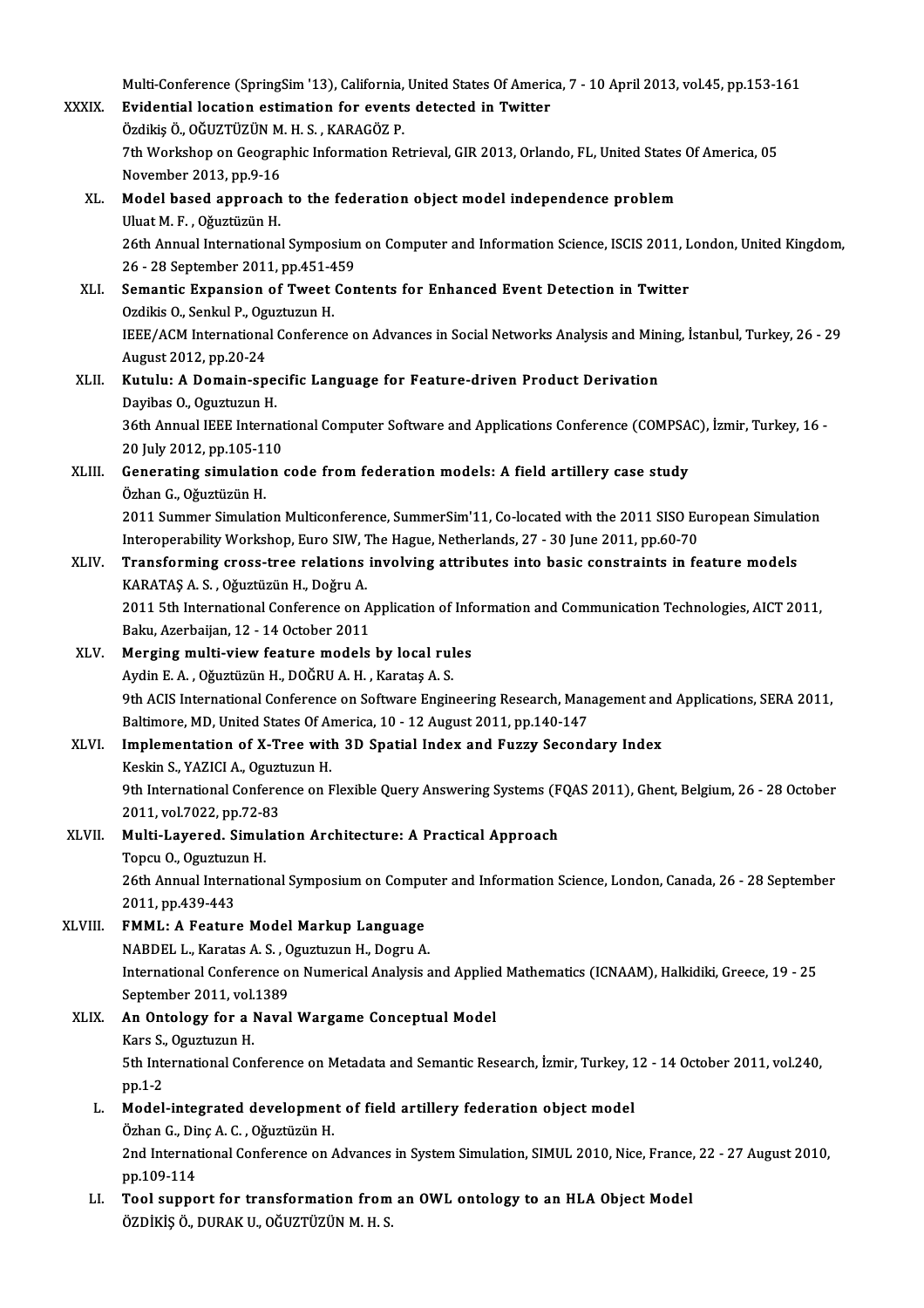Proceedings of the 3rd International ICST Conference on Simulation Tools and Techniques, Malaga, Spain, 15 - 19<br>Marsh 2010 Proceedings<br>March 2010<br>Manning Ev Proceedings of the 3rd International ICST Conference on Simulation Tools and Techniques, Malaga, Sp<br>March 2010<br>LII. Mapping Extended Feature Models to Constraint Logic Programming over Finite Domains<br>KARATAS A.S. OCUZTUZUN

- March 2010<br><mark>Mapping Extended Feature Models to C</mark><br>KARATAS A. S. , OGUZTUZUN H., Dogru A. H.<br>14th International Seftunge Broduct Lines C 11. Mapping Extended Feature Models to Constraint Logic Programming over Finite Domains<br>KARATAS A. S. , OGUZTUZUN H., Dogru A. H.<br>14th International Software Product Lines Conference, Jeju Island, South Korea, 13 - 17 Sept KARATAS A.<br>14th Interna<br>pp.286-299<br>Clobal Can
- LIII. Global Constraints on Feature Models KARATASA.S. ,OGUZTUZUNH.,DogruA.H. 16th Annual International Conference on the Principles and Practice of Constraint Programming, St Andrews, United Kingdom, 6 - 10 September 2010, vol.6308, pp.537-551 16th Annual International Conference on the Principles and Practice of Cons<br>United Kingdom, 6 - 10 September 2010, vol.6308, pp.537-551<br>LIV. User-guided transformations for ontology based simulation design<br>
Ordikio O. Dura
- United Kingdom, 6 10 September<br>User-guided transformations<br>Özdikiş Ö., Durak U., Oğuztüzün H.<br>Summer Cemputer Simulation Cet Özdikiş Ö., Durak U., Oğuztüzün H.<br>Summer Computer Simulation Conference 2009, SCSC 2009, Part of the 2009 International Summer Simulation Özdikiş Ö., Durak U., Oğuztüzün H.<br>Summer Computer Simulation Conference 2009, SCSC 2009, Part of the 2009<br>Multiconference, ISMc, İstanbul, Turkey, 13 - 16 June 2009, vol.41, pp.75-82<br>Verifying the interfece compliance of

## LV. Verifying the interface compliance of federates using pre- and postconditions of RTI services Multiconference, ISMc, İstanbul, Turkey, 13 -<br>Verifying the interface compliance of fe<br>Kizilay V., Oguztüzün H., Topçu O., Buzluca F.<br>Fell Simulation Intereperability Werksbon 3 Fall Simulation Interoperability Workshop 2009, 2009 Fall SIW, Orlando, FL, United States Of America, 21 - 25<br>September 2009, pp.451-458 Kizilay V., Oguztüzün H., Topçu O., Buzluca F.

Fall Simulation Interoperability Workshop 2009, 2009 Fall SIW, Orlando, FL, United States Of America, 21 -<br>September 2009, pp.451-458<br>LVI. Variable structure and dynamism extensions to SiMA, a DEVS based modeling and s September 20<br>Variable str<br>framework<br>Deniz E. Kar Variable structure and dynamism extensions<br>framework<br>Deniz F., Kara A., Nedim Alpdemir M., Oğuztüzün H.<br>Summer Computer Simulation Conference 2009, SC

framework<br>Deniz F., Kara A., Nedim Alpdemir M., Oğuztüzün H.<br>Summer Computer Simulation Conference 2009, SCSC 2009, Part of the 2009 International Summer Simulation Deniz F., Kara A., Nedim Alpdemir M., Oğuztüzün H.<br>Summer Computer Simulation Conference 2009, SCSC 2009, Part of the 2009 In<br>Multiconference, ISMc, İstanbul, Turkey, 13 - 16 June 2009, vol.41, pp.117-124<br>ANIMATION OF REHA Summer Computer Simulation Conference 2009, SCSC 2009, Part of the 2009 International Summer Simulat<br>Multiconference, ISMc, İstanbul, Turkey, 13 - 16 June 2009, vol.41, pp.117-124<br>LVII. ANIMATION OF BEHAVIORAL SPECIFICATIO

## Multiconfe<br>**ANIMATI**<br>SYSTEM<br>Doniz O **ANIMATION OF BEHAVIORA<br>SYSTEM<br>Deniz O., Adak M., Oguztuzun H.**<br>4th Ballan Conference in Inform SYSTEM<br>Deniz O., Adak M., Oguztuzun H.<br>4th Balkan Conference in Informatics, Thessaloniki, Greece, 17 - 19 September 2009, pp.53-54

LVIII. Federation architecture modeling: A case study with NSTMSS 4th Balkan Conference in Informatics, Thessaloniki, G<br>Federation architecture modeling: A case study<br>Molla A., Sarioğlu K., Topçu O., Adak M., Oğuztüzün H.<br>Fell Simulation Interenerability Werksbon 2007, Orle Fall Simulation Interoperability Workshop 2007, Orlando, FL, United States Of America, 16 - 21 September 2007, vol.2, pp.1552-1568 Molla A., Sarioğlu K.,<br>Fall Simulation Inter<br>vol.2, pp.1552-1568<br>A. MASHIIP PASED

- Fall Simulation Interoperability Workshop 2007, Orlando, FL, United States Of America, 16 21<br>vol.2, pp.1552-1568<br>LIX. A MASHUP BASED STRATEGY FOR MIGRATION TO SERVICE ORIENTED COMPUTING vol.2, pp.1552-1568<br>A MASHUP BASED STRATEGY FOR MIGRATION TO SERVICE ORIEN<br>Çetin S., N İlker A., OĞUZTÜZÜN M. H. S. , DOĞRU A. H. , Tüfekçi Ö., Selma S.<br>JEEE International Conference on Bervecive Services 15 – 30 July 3007 A MASHUP BASED STRATEGY FOR MIGRATION TO SERVICE ORI<br>Cetin S., N İlker A., OĞUZTÜZÜN M. H. S. , DOĞRU A. H. , Tüfekçi Ö., Selma<br>IEEE International Conference on Pervasive Services, 15 - 20 July 2007<br>An evensise in entelegy Cetin S., N İlker A., OĞUZTÜZÜN M. H. S. , DOĞRU A. H. , Tüfekçi Ö., Selma S.<br>IEEE International Conference on Pervasive Services, 15 - 20 July 2007<br>LX. An exercise in ontology driven trajectory simulation with MATLAB Simu
- **IEEE International Conference on Pervasi<br>An exercise in ontology driven traject<br>Durak U., Guler S., Oguztuzun H., Ider S. K.<br>21st European Conference on Modelling s** Durak U., Guler S., Oguztuzun H., Ider S. K.<br>21st European Conference on Modelling and Simulation, Prague, Czech Republic, 4 - 06 June 2007, pp.435-437

## LXI. Legacy migration to Service-Oriented Computing with mashups 21st European Conference on Modelling and Simulation, Prague, Czech R<br>Legacy migration to Service-Oriented Computing with mashups<br>Cetin S., Altintas N. I. , Oguztuzun H., DOĞRU A. H. , Tufekci O., SÜLOĞLU S.<br>2nd Internatio 2nd International Conference on Software Engineering Advances - ICSEA 2007, Cap Esterel, France, 25 - 31 August<br>2007, pp.21-30 Cetin S., Altintas<br>2nd Internation<br>2007, pp.21-30<br>An exercise in 2nd International Conference on Software Engineering Advances - ICSEA 2007, Cap Est<br>2007, pp.21-30<br>LXII. An exercise in ontology driven trajectory simulation with Matlab Simulink®

## 2007, pp.21-30<br>An exercise in ontology driven trajec<br>Durak U., Güler S., Oğuztüzün H., Ider S. K.<br>21st Euronean Conforence on Modelling s An exercise in ontology driven trajectory simulation with Matlab Simulink®<br>Durak U., Güler S., Oğuztüzün H., Ider S. K.<br>21st European Conference on Modelling and Simulation, ECMS 2007, Prague, Czech Republic, 4 - 06 June 2 Durak U., Gü<br>21st Europe<br>pp.435-440<br>A mashun l

- pp.435-440<br>LXIII. A mashup-based strategy for migration to service-oriented computing pp.435-440<br>A mashup-based strategy for migration to service-oriented computing<br>CETIN S., ALTINTAS N. I. , OGUZTUZUN H., Dogru A. H. , TUFEKCI O., SULOGLU S.<br>JEEE International Conference on Pervesive Services, Istanbul Tur A mashup-based strategy for migration to service-oriented computing<br>CETIN S., ALTINTAS N. I. , OGUZTUZUN H., Dogru A. H. , TUFEKCI O., SULOGLU S.<br>IEEE International Conference on Pervasive Services, İstanbul, Turkey, 15 - CETIN S., ALTINTAS N. I., OGUZTUZUN H., D<br>IEEE International Conference on Pervasive<br>LXIV. An ontology for trajectory simulation
- IEEE International Conference on<br>An ontology for trajectory sii<br>Durak U., Oguztuzun H., Ider S. K.<br>2006 Winter Simulation Conferent 11 An ontology for trajectory simulation<br>Durak U., Oguztuzun H., Ider S. K.<br>2006 Winter Simulation Conference, Monterrey, Mexico, 3 - 06 December 2006, pp.1160-1162